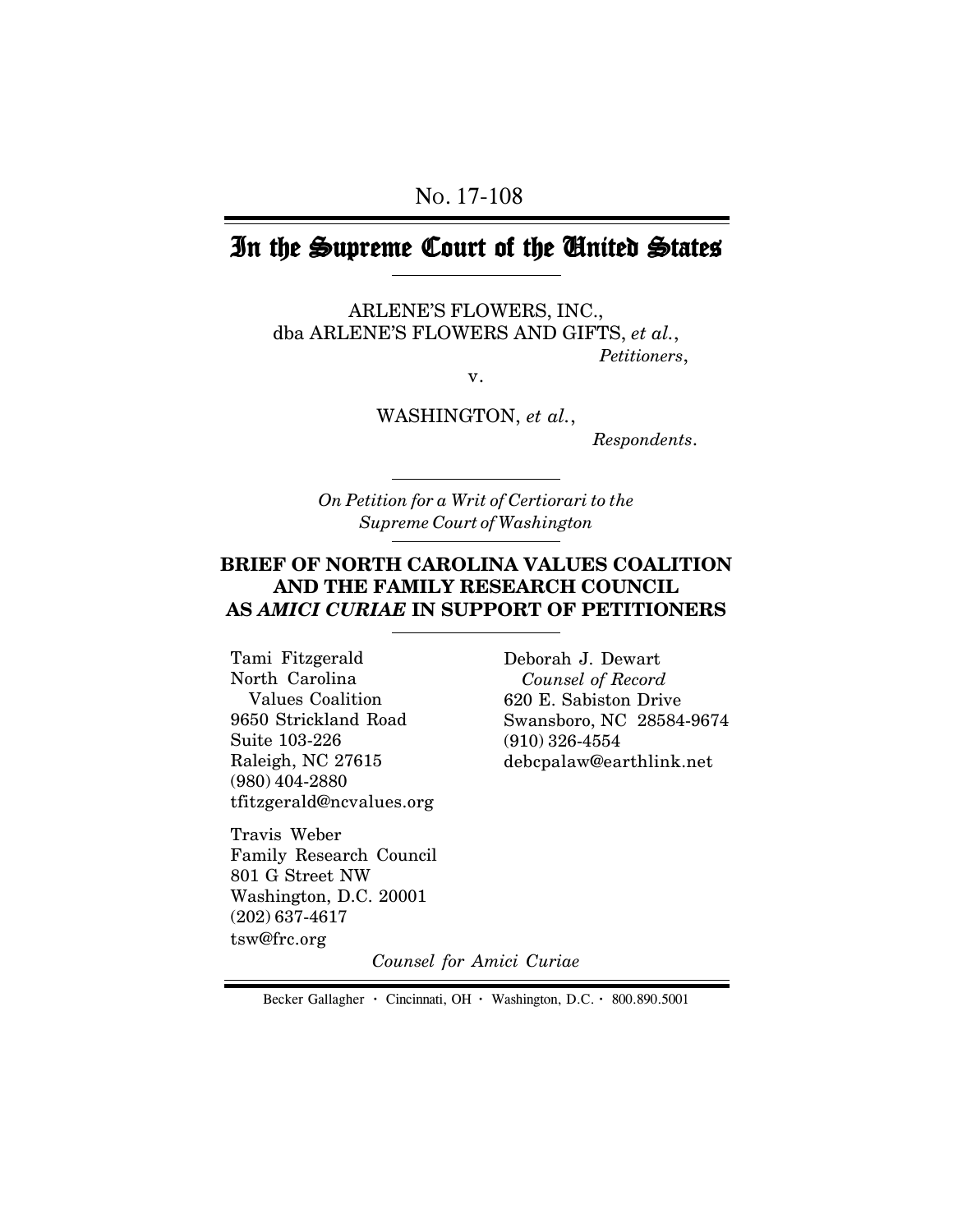## **TABLE OF CONTENTS**

|      | TABLE OF AUTHORITIES  iii                                                                                                           |
|------|-------------------------------------------------------------------------------------------------------------------------------------|
|      |                                                                                                                                     |
|      | <b>INTRODUCTION AND</b><br>SUMMARY OF THE ARGUMENT  2                                                                               |
|      |                                                                                                                                     |
| I.   | THE WASHINGTON RULING CEMENTS<br>INTOLERANCE INTO STATE LAW BY<br>CRUSHING DISSENT. $\ldots \ldots \ldots \ldots \ldots$            |
| II.  | THE WASHINGTON RULING COMPELS<br>UNIFORMITY OF SPEECH, BELIEF, AND<br>THOUGHT CONCERNING THE NATURE<br>OF MARRIAGE.  4              |
|      | A. Washington Compels The Creation of                                                                                               |
|      | B. Washington Compels Uniformity Of<br>Thought Concerning The Nature Of                                                             |
|      | C. Washington Compels Violation Of                                                                                                  |
| III. | THE WASHINGTON RULING PUNISHES<br>PERSONS WHO HOLD DISSENTING<br>VIEWS BY FORCING THEIR EXCLUSION<br>FROM BUSINESSES THAT SERVE THE |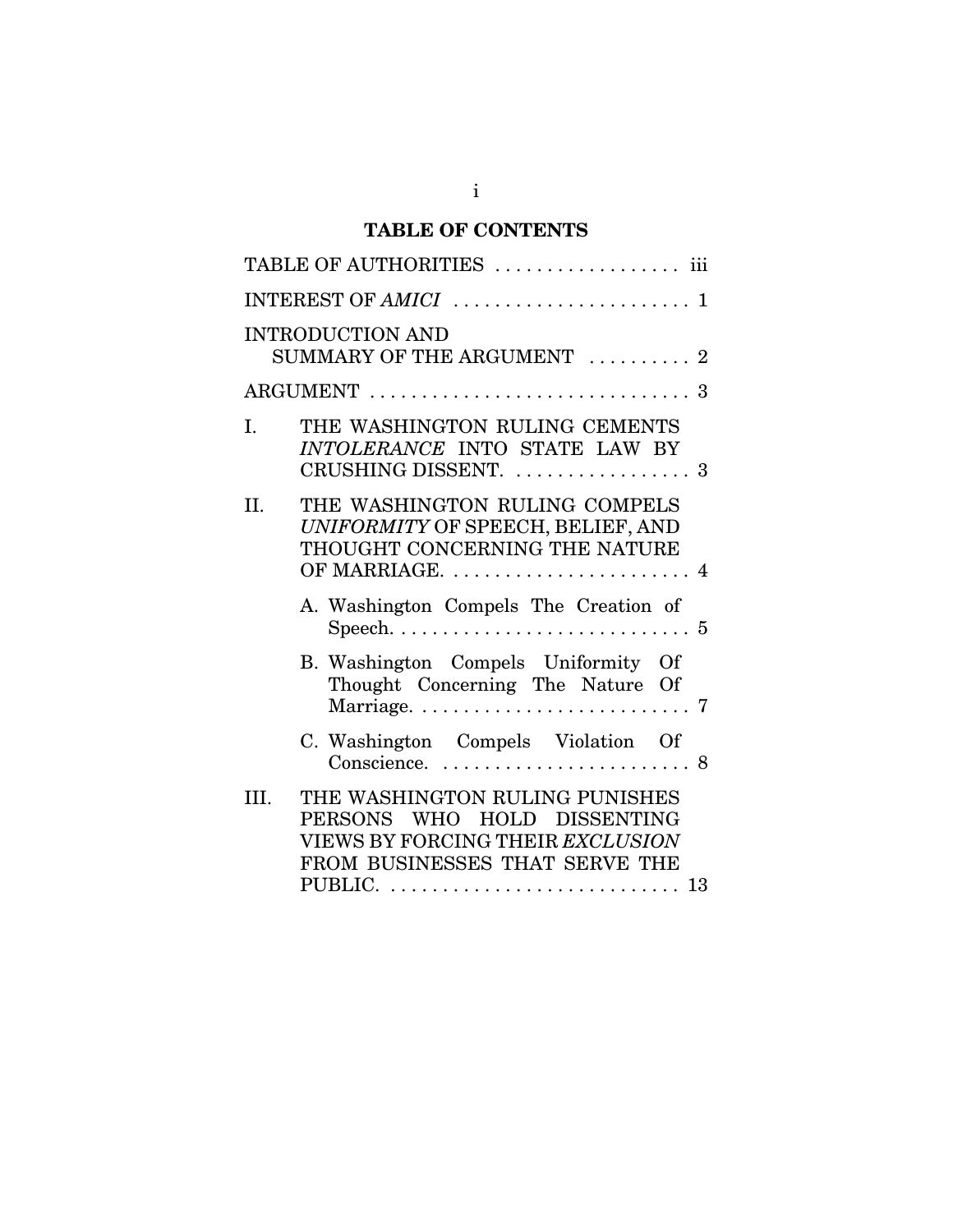|     | A. Washington Discriminates Against<br>Business Owners Who Hold<br>Conscientious Objections To Participating<br>In Same-Sex Ceremonies. 13                                                       |  |
|-----|--------------------------------------------------------------------------------------------------------------------------------------------------------------------------------------------------|--|
|     | B. The Commercial Context Is<br>Constitutionally Irrelevant. $\dots \dots \dots \dots$ 15                                                                                                        |  |
| IV. | THE WASHINGTON RULING CREATES<br>INVIDIOUS INEQUALITY BY PUNISHING<br>A DISSENTING VIEW OF MARRIAGE. 17                                                                                          |  |
|     | A. Anti-Discrimination Provisions Have<br>Expanded To Cover More Places And<br>Protect More Groups-Complicating The<br>Legal Analysis And Triggering Collisions<br>With The First Amendment.  18 |  |
|     | B. Where "Discrimination" Is Integrally<br>Related To The Exercise Of A Core<br>Constitutional Right, It Is Not Arbitrary,<br>Irrational, Or Unreasonable.  22                                   |  |
| V.  | IRONICALLY, THE WASHINGTON<br>RULING WEAKENS CONSTITUTIONAL<br>PROTECTION FOR EVERYONE-<br>INCLUDING LGBT PERSONS.  23                                                                           |  |
|     |                                                                                                                                                                                                  |  |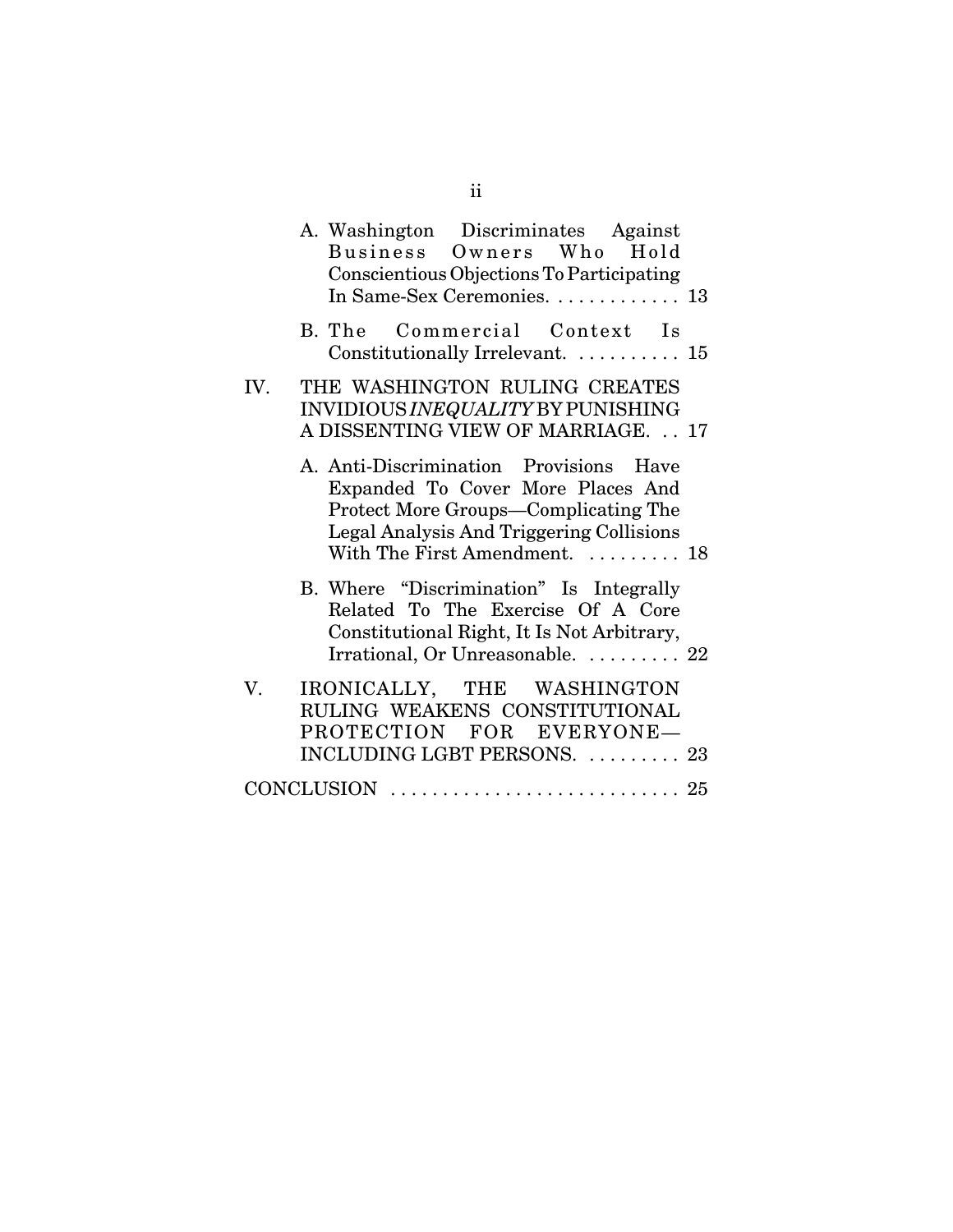## **TABLE OF AUTHORITIES**

## **CASES**

| Anderson v. City of Hermosa Beach,<br>621 F.3d 1051 (9th Cir. 2010) $\ldots \ldots \ldots \ldots 5, 6$                                                                    |
|---------------------------------------------------------------------------------------------------------------------------------------------------------------------------|
| Ariz. Christian Sch. Tuition Org. v. Winn,                                                                                                                                |
| Attorney Gen. v. Desilets,<br>636 N.E.2d 233 (Mass. 1994)  16                                                                                                             |
| Baird v. State Bar of Arizona,                                                                                                                                            |
| Bery v. City of New York,<br>$97 F.3d 689 (2d Cir. 1996) \ldots$                                                                                                          |
| Boy Scouts of Am. v. Dale,                                                                                                                                                |
| Braunfeld v. Brown,                                                                                                                                                       |
| Brown v. Entertainment Merchants Ass'n,                                                                                                                                   |
| Comedy III Productions v. Gary Saderup, Inc.,                                                                                                                             |
| Communist Party v. SACB,                                                                                                                                                  |
| Emp't Div., Ore. Dep't of Human Res. v. Smith,                                                                                                                            |
| $ETW$ Corp. v. Jireh Publ'g,<br>$332 \text{ F}.3d \text{ } 915 \text{ (6th Cir. } 2003) \text{ } \dots \dots \dots \dots \dots \dots \dots \dots \dots \dots \dots \dots$ |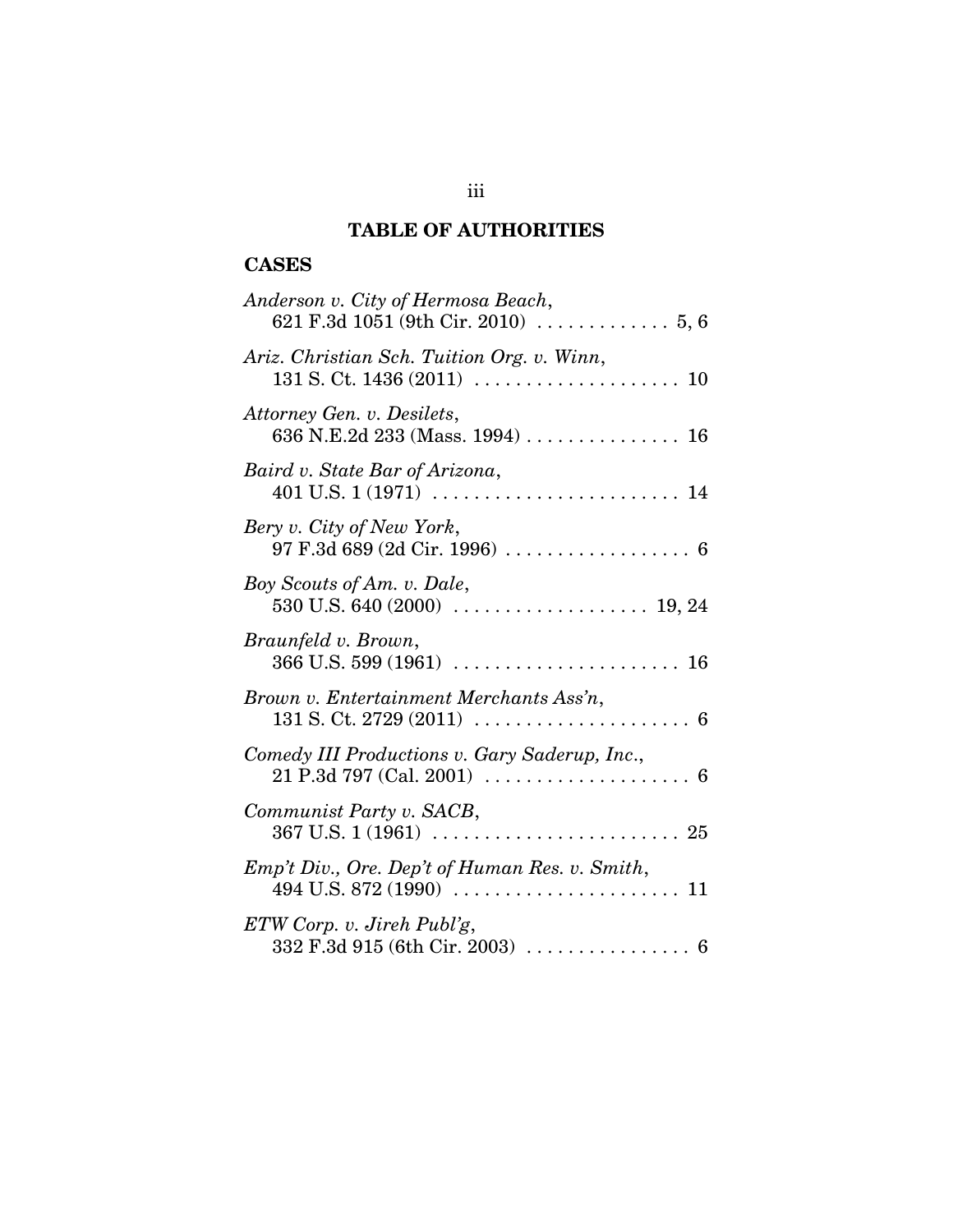| Everson v. Bd. of Educ. of Ewing,                                           |
|-----------------------------------------------------------------------------|
| Ex parte Thompson,<br>442 S.W.3d 325 (Tex. Crim. App. 2014) $\dots \dots 6$ |
| Flast v. Cohen,                                                             |
| Gay Alliance of Students v. Matthews,                                       |
| Gay Rights Coalition of Georgetown Univ. Law Ctr.<br>v. Georgetown Univ.,   |
| Girouard v. United States,                                                  |
| Greene v. McElroy,                                                          |
| Healy v. James,                                                             |
| Heart of Atlanta Motel v. United States,                                    |
| Hobbie v. Unemployment Appeals Comm'n of<br>Florida,                        |
| Hurley v. Irish-American Gay, Lesbian & Bisexual<br>Grp. of Boston,         |
| Kaplan v. California,                                                       |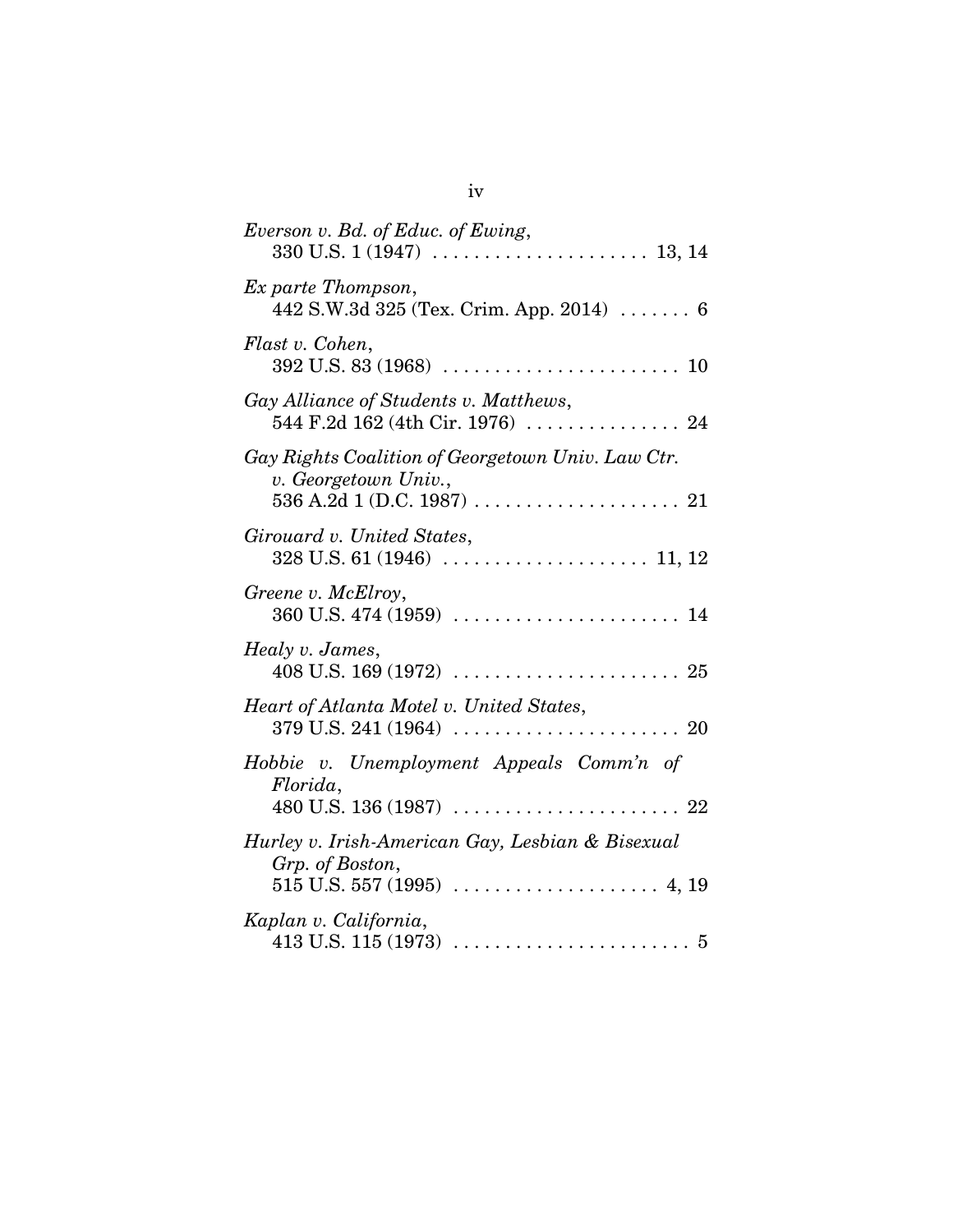| Keyishian v. Bd. of Regents,                                                                |
|---------------------------------------------------------------------------------------------|
| Lee v. Weisman,                                                                             |
| Mastrovincenzo v. City of New York,                                                         |
| McCreary County, KY v. ACLU,                                                                |
| Obergefell v. Hodges,                                                                       |
| Piarowski v. Ill. Cmty. Coll. Dist. 515,                                                    |
| Prince v. Massachusetts,                                                                    |
| Rasmussen v. Glass,<br>498 N.W.2d 508 (Minn. Ct. App. 1993) $\dots$ 10, 16                  |
| Roberts v. United States Jaycees,                                                           |
| Schneiderman v. United States,                                                              |
| Sherbert v. Verner,                                                                         |
| Se. Promotions, Ltd. v. Conrad,                                                             |
| State ex rel. McClure v. Sports & Health Club, Inc.,<br>$370$ N.W.2d $844$ (Minn. 1985)  16 |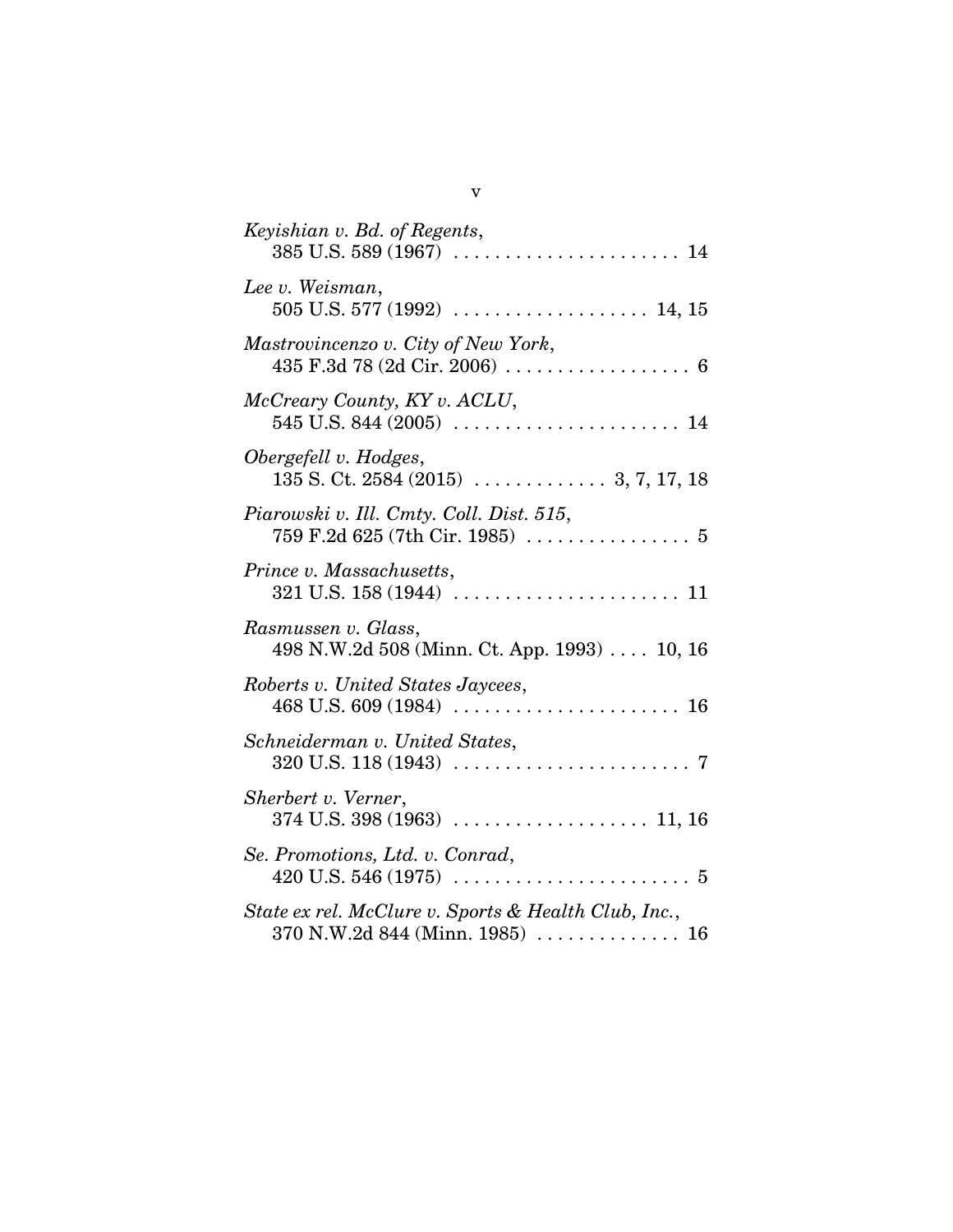| State v. Arlene's Flowers,<br>389 P.3d 543 (Wash. 2017)  passim             |
|-----------------------------------------------------------------------------|
| Swanner v. Anchorage Equal Rights Comm'n,<br>874 P.2d 274 (Alaska 1994)  16 |
| Thomas v. Review Bd. of Ind. Emp't,                                         |
| Tony and Susan Alamo Found. v. Sec'y of Labor,<br>16                        |
| United States v. Ballard,                                                   |
| United States v. Lee,                                                       |
| United States v. Seeger,                                                    |
| Univ. of Ala. Bd. of Trs. v. New Life Art,                                  |
| Ward v. Polite,<br>667 F.3d 727 (6th Cir. 2012)  4                          |
| Ward v. Rock Against Racism,                                                |
| West Va. State Bd. of Educ. v. Barnette,                                    |
| White v. City of Sparks,                                                    |
| Wisconsin v. Yoder,                                                         |
|                                                                             |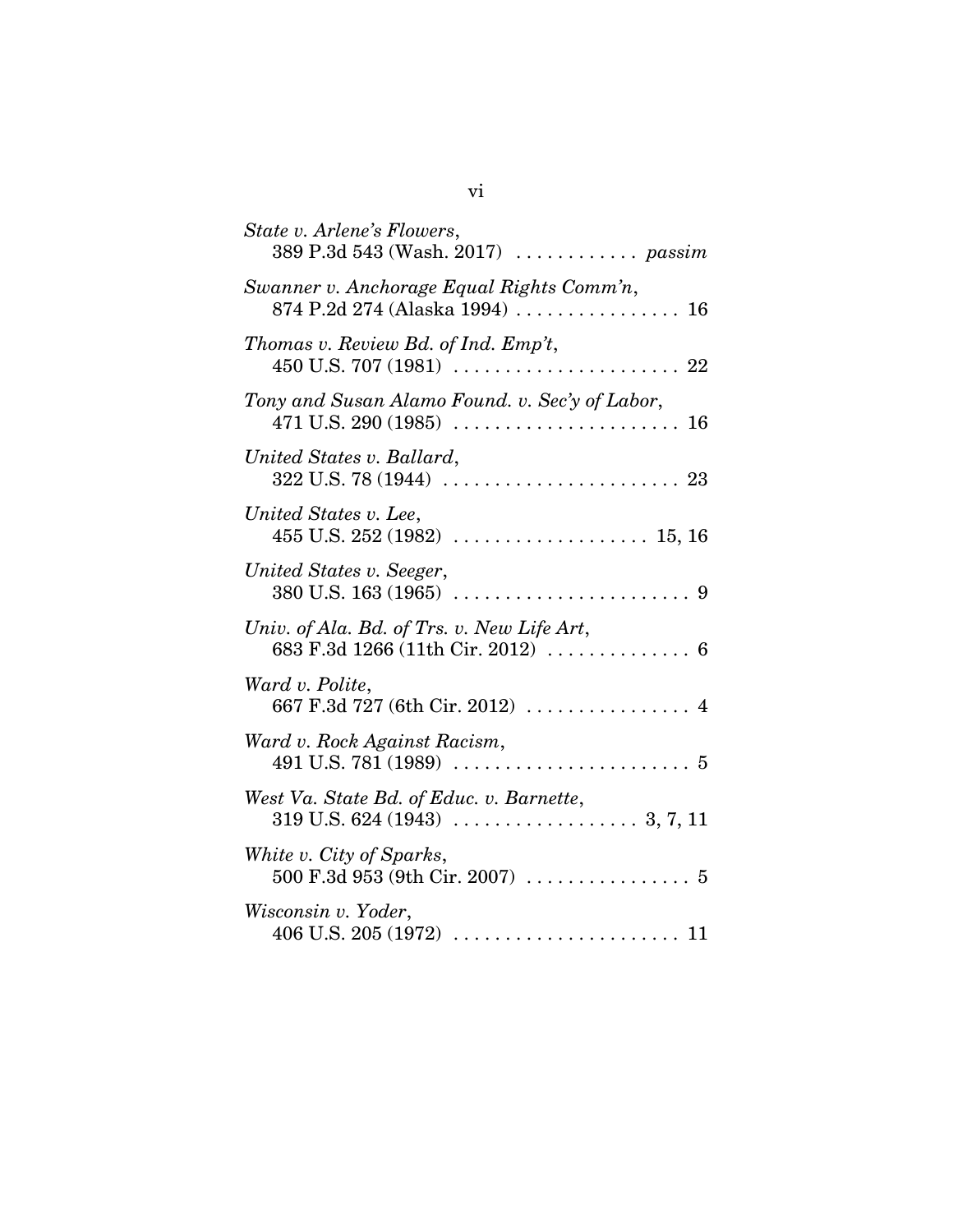| Wooley v. Maynard,                                                                                                                                     |
|--------------------------------------------------------------------------------------------------------------------------------------------------------|
| Zorach v. Clauson,                                                                                                                                     |
| <b>CONSTITUTION</b>                                                                                                                                    |
|                                                                                                                                                        |
| Wash. Const. art. $1, \S 11 \ldots \ldots \ldots \ldots \ldots \ldots \ldots 10$                                                                       |
| <b>STATUTES</b>                                                                                                                                        |
|                                                                                                                                                        |
|                                                                                                                                                        |
|                                                                                                                                                        |
| <b>OTHER AUTHORITIES</b>                                                                                                                               |
|                                                                                                                                                        |
| David E. Bernstein, Defending the First Amendment<br>From Antidiscrimination, 82 N.C. L. Rev. 223                                                      |
| Gerard V. Bradley, Beguiled: Free Exercise<br>Exemptions And The Siren Song of Liberalism,<br>20 Hofstra L. Rev. 245 $(1991)$ 22                       |
| Daniel Dunson, A Right to a Word? The Interplay of<br>Equal Protection and Freedom of Thought in the<br>Move to Gender-Blind Marriage, 5 Alb. Govt. L. |
| Feldman, Intellectual Origins of the Establishment<br>Clause, 77 N.Y.U.L. Rev. 346 (2002)  10                                                          |

# vii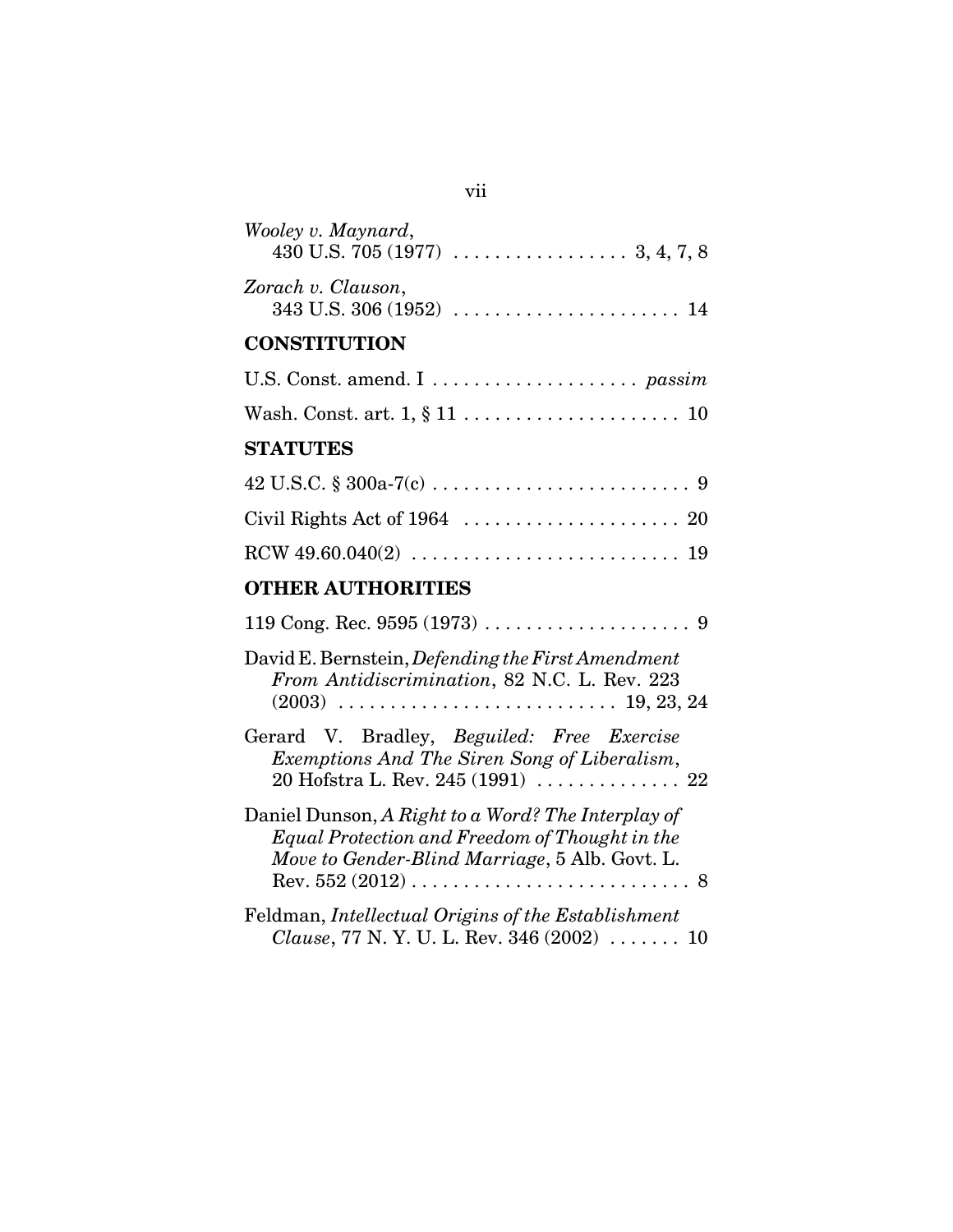| Harlan Loeb and David Rosenberg, Fundamental<br>Rights in Conflict: The Price of a Maturing<br><i>Democracy</i> , 77 N.D. L. Rev. 27 (2001) 19, 21                                       |
|------------------------------------------------------------------------------------------------------------------------------------------------------------------------------------------|
| Michael W. McConnell, "God is Dead and We<br>have Killed Him!" Freedom of Religion in the<br>Post-Modern Age, 1993 BYU L. Rev. 163 (1993)                                                |
| Nora O'Callaghan, Lessons From Pharaoh and the<br>Hebrew Midwives: Conscientious Objection to<br>State Mandates as a Free Exercise Right, 39<br>Creighton L. Rev. 561 $(2006)$ 11, 14    |
| Sen. Rep. No. 103-111, 1st Sess. (1993), reprinted in<br>1993 U.S. Code Cong. & Admin. News $\ldots$ 12                                                                                  |
| Harlan Fiske Stone, The Conscientious Objector, 21                                                                                                                                       |
| Jack S. Vaitayanonta, Note: <i>In State Legislatures</i><br>We Trust? The "Compelling Interest"<br>Presumption and Religious Free Exercise<br>Challenges to State Civil Rights Laws, 101 |

# viii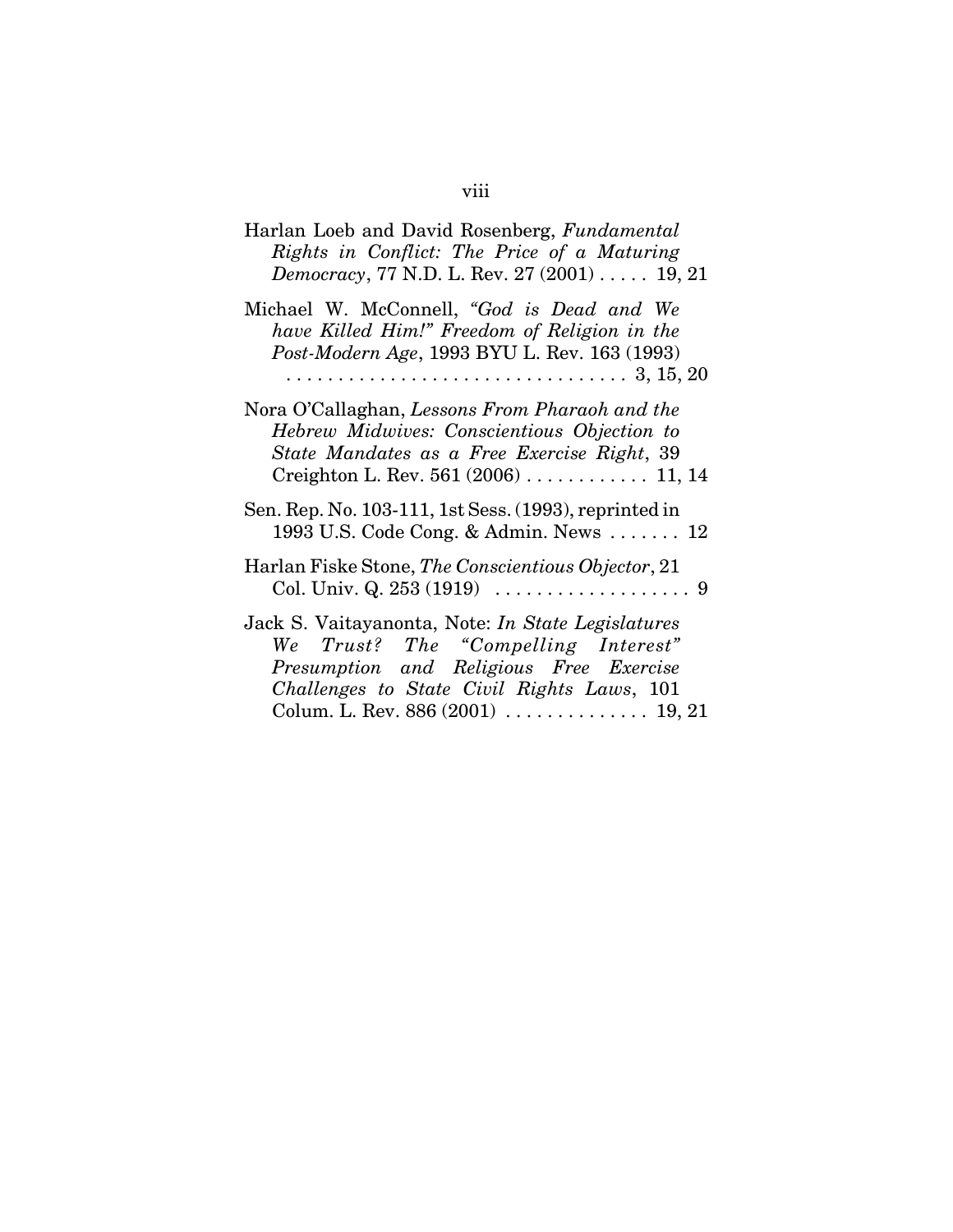#### **INTEREST OF** *AMICI*<sup>1</sup>

North Carolina Values Coalition and The Family Research Council, as *amici curiae*, respectfully urge this Court to grant the Petition and reverse the Washington Supreme Court decision. *Amici* concur with Petitioner's recommendation to consolidate this case with *Masterpiece Cakeshop Ltd. v. Colorado Civil Rights Commission*, No. 16-111, or hold the Petition pending disposition of that case. Pet. 37-38. These two cases present similar legal issues, and both demonstrate an unprecedented level of government coercion that crushes dissenting viewpoints by inflicting crippling legal penalties.

 North Carolina Values Coalition is a nonprofit educational and lobbying organization based in Raleigh, NC that exists to advance a culture where human life is valued, religious liberty thrives, and marriage and families flourish. *See* www.ncvalues.org. The Family Research Council is a non-profit organization located in Washington, D.C. that exists to advance faith, family and freedom in public policy and the culture from a Christian worldview. *See* www.frc.org. Both amici have an interest in ensuring that American citizens are free to live and work according to conscience and religious faith.

<sup>&</sup>lt;sup>1</sup> Counsel of record for all parties received notice at least 10 days prior to the due date of *amici curiae*'s intention to file this brief. The parties have consented to the filing of this brief. *Amici curiae* certify that no counsel for a party authored this brief in whole or in part and no person or entity, other than *amici*, their members, or their counsel, has made a monetary contribution to its preparation or submission.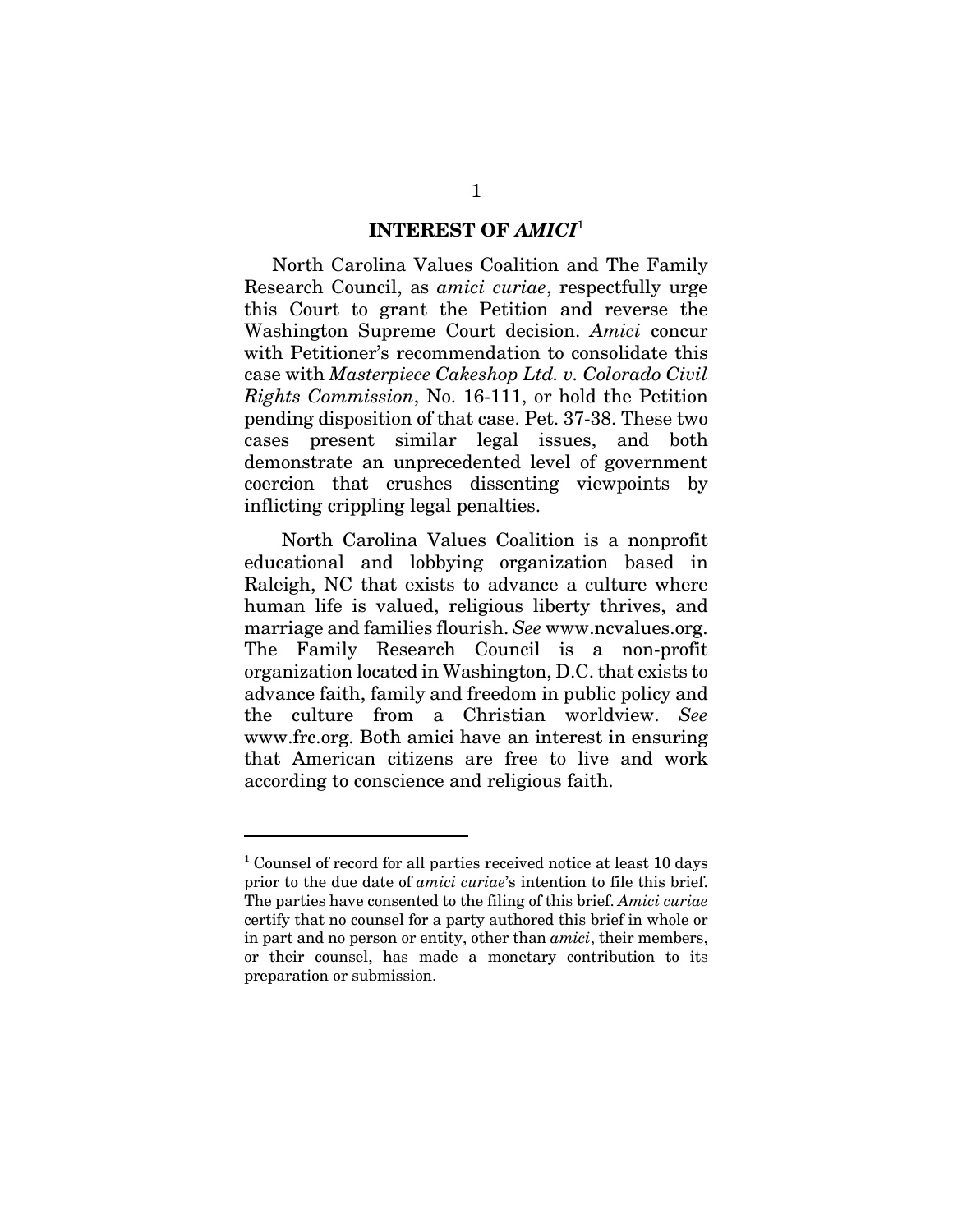#### **INTRODUCTION AND SUMMARY OF THE ARGUMENT**

The First Amendment has never been confined within the walls of a church, as if it were a wild animal needing to be caged. On the contrary, the Constitution broadly guarantees religious liberty to citizens who participate in public life and conduct business according to their moral, ethical, and religious convictions.

The State of Washington uses its antidiscrimination laws to impose crippling penalties on entrepreneurs who refuse to set aside conscience and create visual art that violates the owners' faith and conscience. This application is a frontal assault on liberties Americans have treasured for over 200 years—liberties no person should ever be required to sacrifice as a condition for owning a business.

Some argue the law is necessary for LGBT persons to achieve equality and access to public goods and services. That rabbit trail diverts attention from issues at the heart of this case: liberty of conscience, integrity, freedom of speech and religion. Instead of prohibiting invidious discrimination, Washington creates it. Its ruling jettisons key values heralded by LGBT advocates—*tolerance, diversity, inclusion, equality*. Properly understood and applied, those values facilitate life in a free society and protect the rights of all Americans. But by crushing dissent, Washington promotes *intolerance, uniformity, exclusion, inequality*. The State demands uniformity of thought, belief, and action. It cements intolerance into state law. The result is an unconscionable inequality where people who hold traditional marriage beliefs are excluded from owning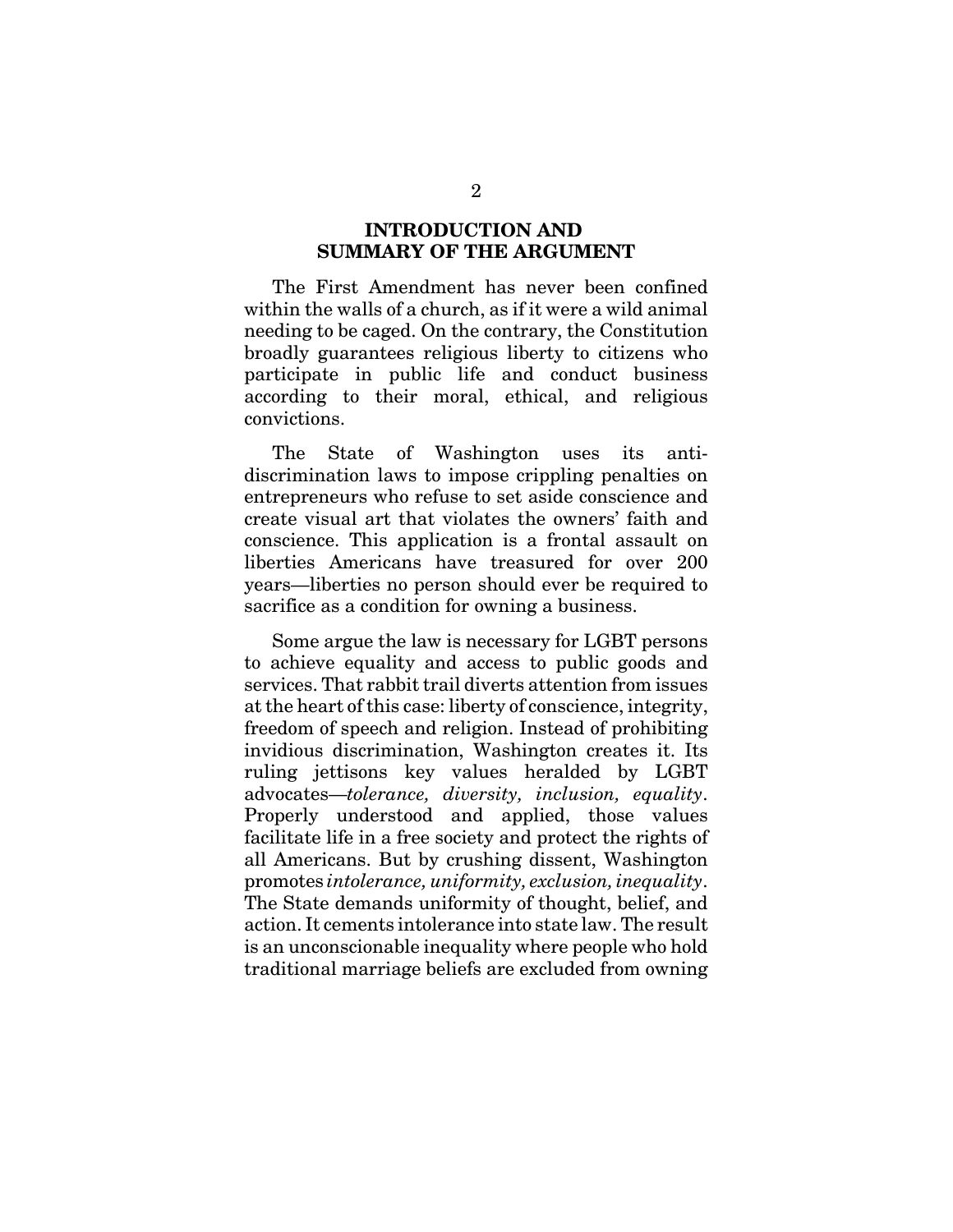a public business. All of this is anathema to the First Amendment.

#### **ARGUMENT**

#### **I. THE WASHINGTON RULING CEMENTS** *INTOLERANCE* **INTO STATE LAW BY CRUSHING DISSENT.**

The "personal choices central to individual dignity and autonomy" this Court recognized in *Obergefell*, "including intimate choices defining personal identity and beliefs," apply equally to the State's treatment of Petitioner. *Obergefell v. Hodges*, 135 S. Ct. 2584, 2589, 2597 (2015). Instead, Washington uses that opinion "to vilify Americans who are unwilling to assent to the new orthodoxy." *Id*. at 2642 (Alito, J., dissenting). This Court's concern about stigma is conveniently cast aside, "put[ting] the imprimatur of the State itself on an exclusion that soon demeans or stigmatizes those whose own liberty is then denied." *Id*. at 2602. Washington refuses to tolerate citizens who disagree with the state-sanctioned view of marriage.

Secular ideologies increasingly employ the strong arm of the state to advance their causes, promoting tolerance and respect for some while ruthlessly suppressing others. Religious liberty collapses in this toxic atmosphere. Michael W. McConnell, *"God is Dead and We have Killed Him!" Freedom of Religion in the Post-Modern Age*, 1993 BYU L. Rev. 163, 186-188 (1993). The First Amendment protects against government coercion to endorse or subsidize a cause, religious or otherwise. *Wooley v. Maynard*, 430 U.S. 705, 714 (1977); *West Va. State Bd. of Educ. v. Barnette*, 319 U.S. 624 (1943). The government is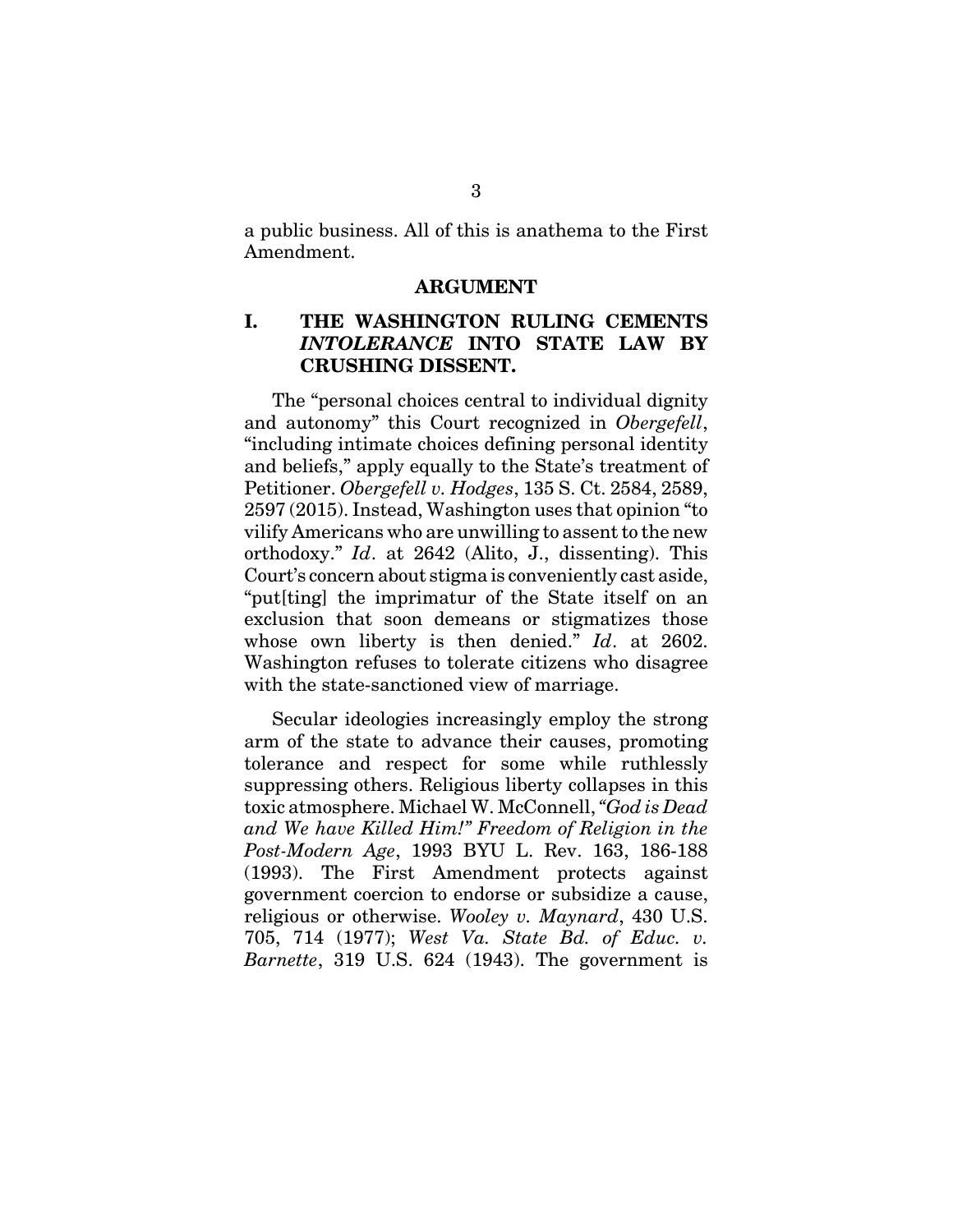constitutionally powerless to force a *speaker* to support or oppose a particular viewpoint. *Hurley v. Irish-American Gay, Lesbian & Bisexual Grp. of Boston*, 515 U.S. 557, 575 (1995). But that is exactly what Washington has done.

As the Sixth Circuit observed, "tolerance is a twoway street." *Ward v. Polite*, 667 F.3d 727, 735 (6th Cir. 2012). So is dignity. Even though this Court has redefined marriage, same-sex couples have no corollary right to coerce an unwilling business owner to celebrate the new definition. Washington's anti-discrimination law demeans Petitioner by compelling her to become a de facto accomplice to a morally objectionable agenda. This is intolerance, and it is intolerable in a country devoted to liberty.

## **II. THE WASHINGTON RULING COMPELS** *UNIFORMITY* **OF SPEECH, BELIEF, AND THOUGHT CONCERNING THE NATURE OF MARRIAGE.**

"Diversity" is an ongoing mantra for LGBT advocacy. America has always valued diversity, but Washington destroys it. The state essentially demands uniformity of speech, belief, and thought concerning the nature of marriage—and by silencing one side of a hotly contested issue, the state engages in forbidden viewpoint discrimination. In applying Washington's anti-discrimination law, the state court imposes a burden more onerous than the compelled speech in *Wooley v. Maynard*, where the *state* designed and created the license plate its citizens were required to display. Here, Petitioner must design and create expressive artwork. She is compelled to actively participate in a religious ceremony she finds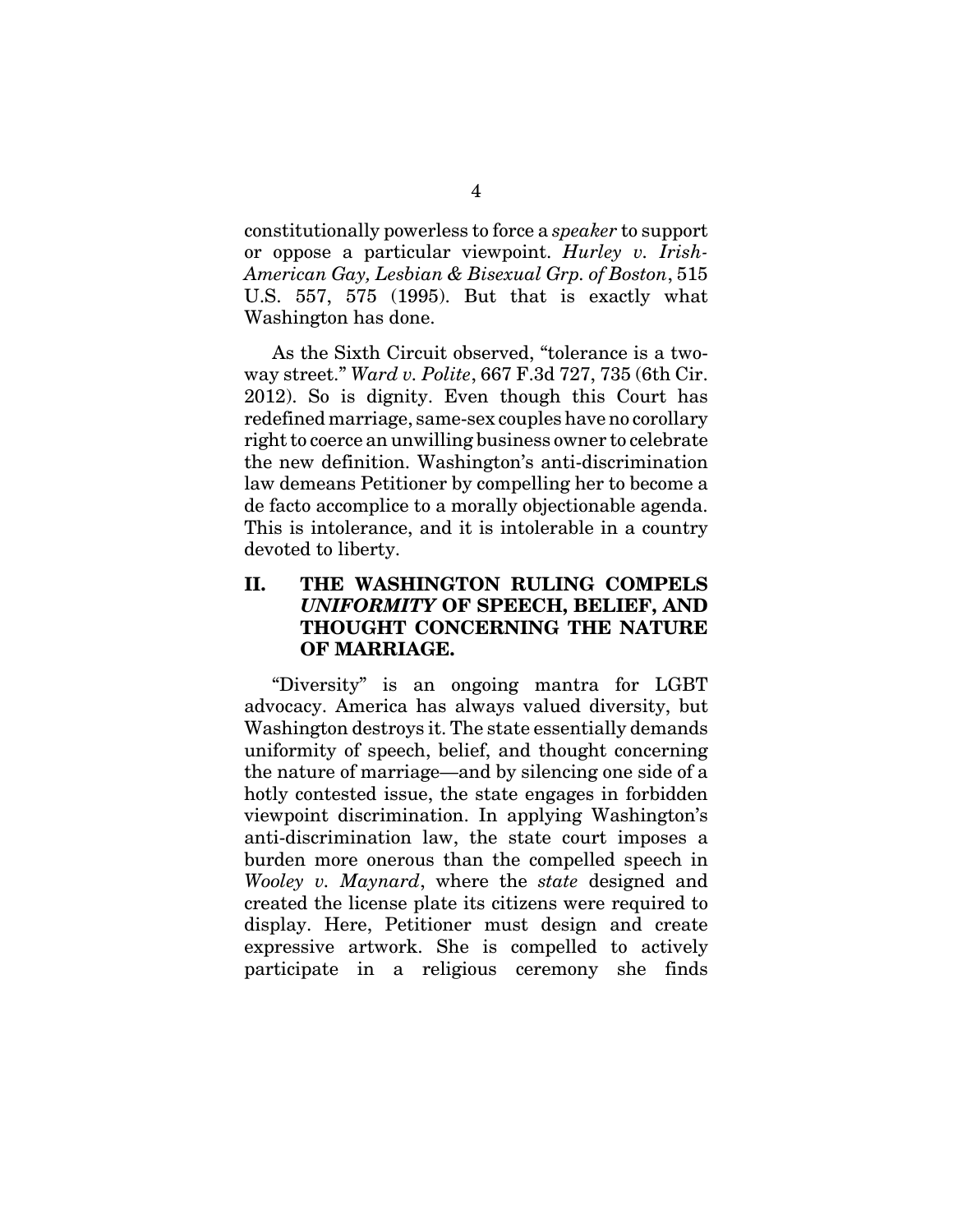objectionable and to communicate a celebratory message she believes is false.

#### **A. Washington Compels The Creation of Speech.**

The Washington court criticized Petitioner's argument for a new "narrow" exception that would apply to "businesses, such as newspapers, publicists, speechwriters, photographers, and other artists, that create expression as opposed to gift items, raw products, or prearranged [items]." *State v. Arlene's Flowers,* 389 P.3d 543, 559 (Wash. 2017). The court begrudgingly admits, in a footnote, that "a handful of cases protecting various forms of  $art^2$  appear to "provide surface support" to Petitioner's position. *Id.* at 559 n. 13. But the court refuses to look beneath that "surface" and simply dismisses Petitioner's argument that her custom designs are anything but unprotected conduct.

Petitioner's proposed exception is hardly new. Precedent in multiple jurisdictions confirms that her floral arrangements are visual art entitled to full First Amendment protection.<sup>3</sup> So is her personal labor

<sup>2</sup> *Ward v. Rock Against Racism*, 491 U.S. 781, 790-91 (1989) (music without words); *Se. Promotions, Ltd. v. Conrad*, 420 U.S. 546, 557- 58 (1975) (theater); *Anderson v. City of Hermosa Beach*, 621 F.3d 1051, 1060 (9th Cir. 2010) (tattoos); *Piarowski v. Ill. Cmty. Coll. Dist*. *515*, 759 F.2d 625, 627-28 (7th Cir. 1985) (stained glass windows on display junior college art gallery).

<sup>3</sup> *See, e.g., Kaplan v. California*, 413 U.S. 115, 119-120 (1973) (pictures, films, paintings, drawings, engravings); *Anderson v. City of Hermosa Beach*, 621 F.3d at 1060-61 (tattoos); *White v. City of Sparks*, 500 F.3d 953, 955-56 (9th Cir. 2007) (artist's original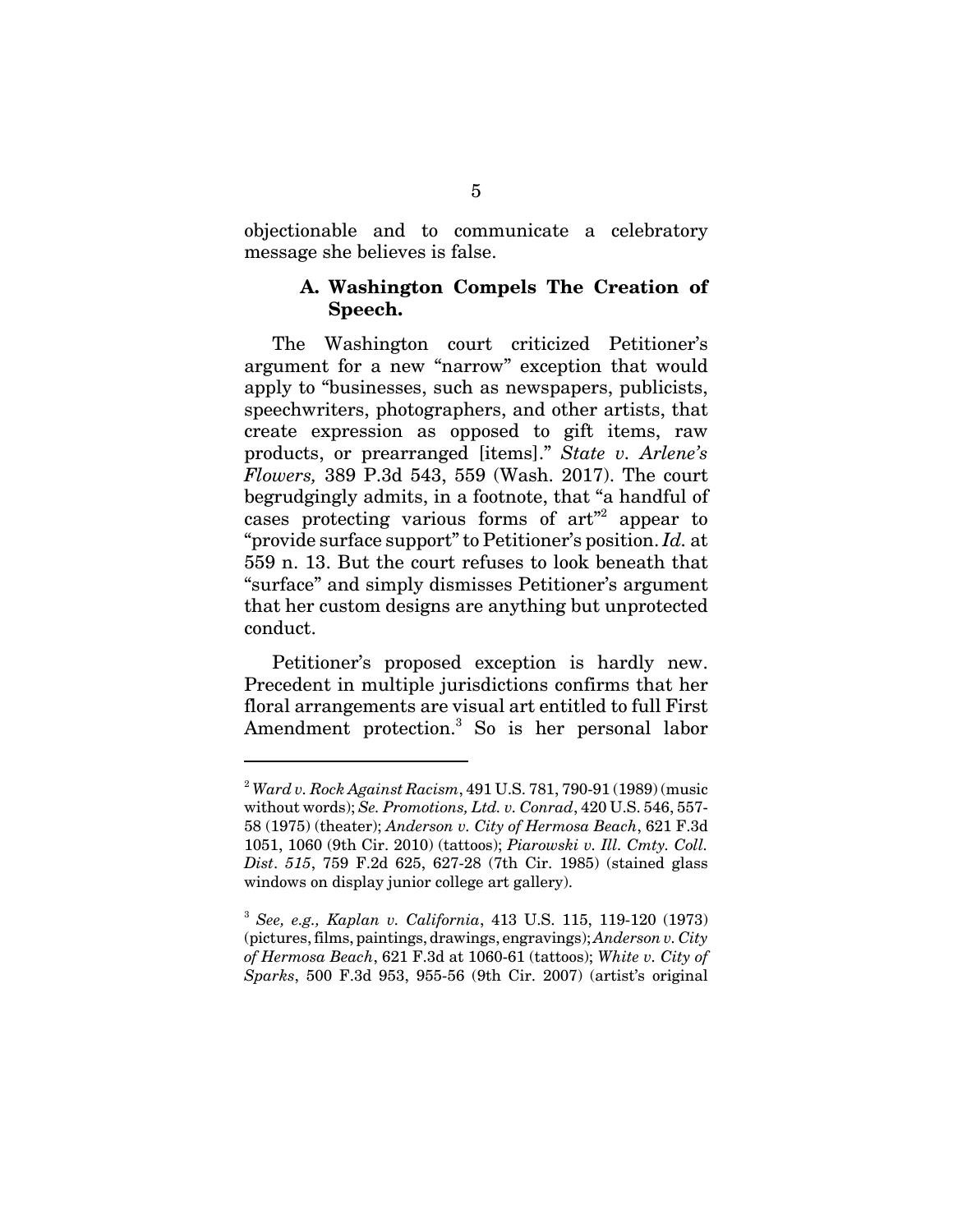creating the artwork. Washington ignores this Court's holding that First Amendment protection extends to "creating, distributing, or consuming" speech. *Brown v. Entertainment Merchants Ass'n*, 131 S. Ct. 2729, 2734 n.1 (2011) (video game restrictions). As the Ninth Circuit explained, "the processes of writing words down on paper, painting a picture, and playing an instrument are purely expressive activities entitled to full First Amendment protection." *Anderson v. City of Hermosa Beach*, 621 F.3d at 1061-62. An appellate court in Texas expressed it well:

Using a camera to create a photograph or video is like applying pen to paper to create a writing or applying brush to canvas to create a painting. In all of these situations, the process of creating the end product cannot reasonably be separated from the end product for First Amendment purposes.

*Ex parte Thompson*, 442 S.W.3d 325, 337 (Tex. Crim. App. 2014). The same is true here. Petitioner's creation of custom floral designs and the end product are inseparable.

painting); *Comedy III Productions v. Gary Saderup, Inc*., 21 P.3d 797, 804 (Cal. 2001) (silk-screened t-shirts); *Bery v. City of New York*, 97 F.3d 689, 696 (2d Cir. 1996) (painting, photography, prints, sculpture); *Mastrovincenzo v. City of New York*, 435 F.3d 78, 82, 97 (2d Cir. 2006) (graffiti-painted clothing); *ETW Corp. v. Jireh Publ'g*, 332 F.3d 915, 924 (6th Cir. 2003) (artist's prints of golfer Tiger Woods); *Univ. of Ala. Bd. of Trs. v. New Life Art*, 683 F.3d 1266, 1276 (11th Cir. 2012) (painting of football scenes with university team uniforms).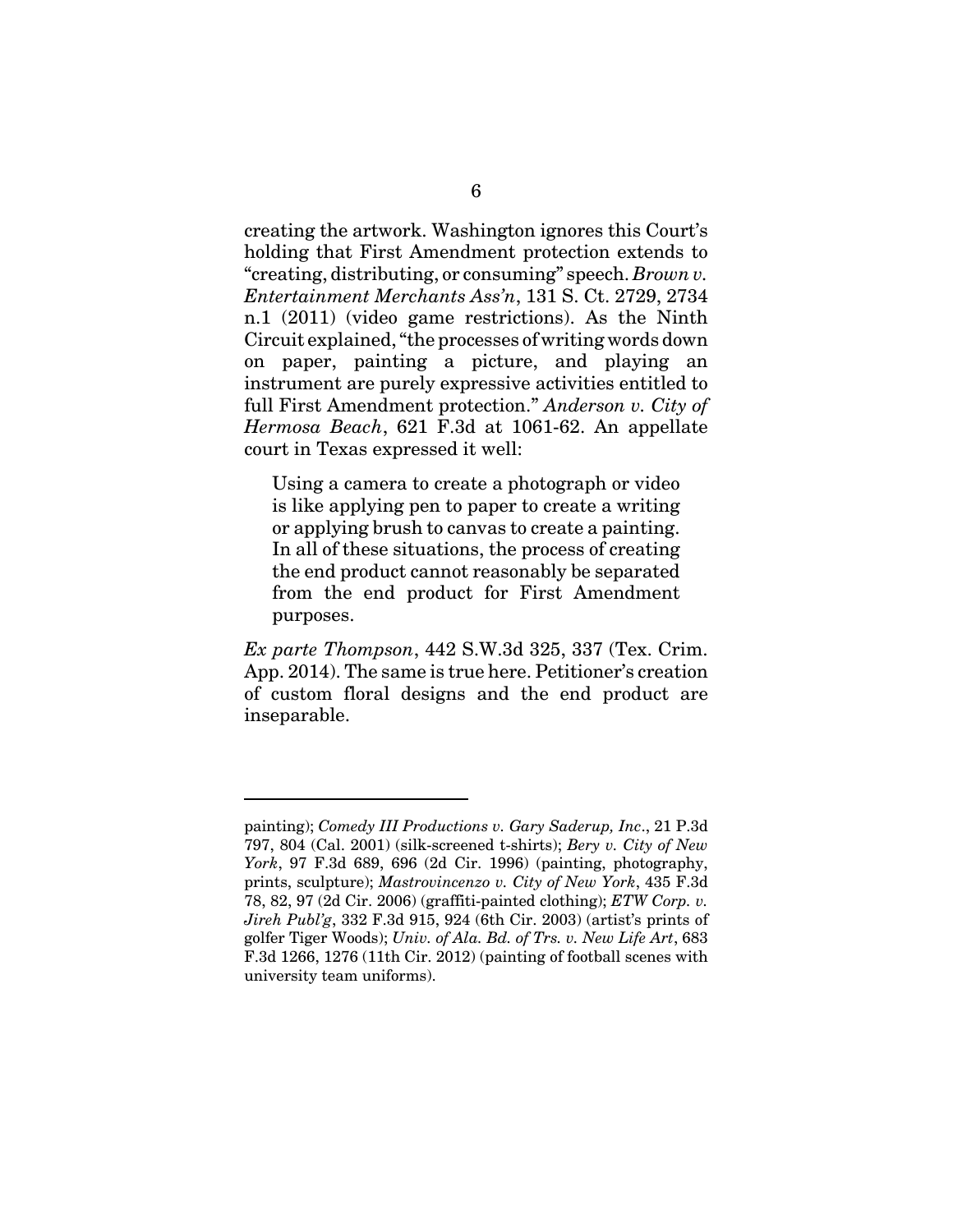### **B. Washington Compels Uniformity Of Thought Concerning The Nature Of Marriage.**

Freedom of thought undergirds the First Amendment:

If any provisions of the Constitution can be singled out as requiring unqualified attachment, they are the guaranties of the Bill of Rights and especially that of freedom of thought contained in the First Amendment.

*Schneiderman v. United States*, 320 U.S. 118, 144 (1943). The Constitution protects "both the right to speak freely *and the right to refrain from speaking at all*"—the right to advance ideological causes and "*the concomitant right to decline to foster such concepts*." *Wooley v. Maynard*, 430 U.S. at 714 (emphasis added). These complementary rights are components of "individual freedom of mind." *Barnette*, 319 U.S. at 637.

This Court should reaffirm these longstanding precedents in light of the grievous violations faced by Petitioner and others in comparable positions. *Obergefell* has triggered a series of similar cases across the nation, endangering the liberties of all Americans to think, speak, and live according to conscience. Even some LGBT advocates admit that:

A court's insistence that the legal recognition of same-sex couples be designated "marriage" imposes an intellectual and social view that may not be held by a majority of citizens within its jurisdiction, and does so through the creation of not simply "a brand-new 'constitutional right'" but a disquieting new breed—a "right" to a *word*,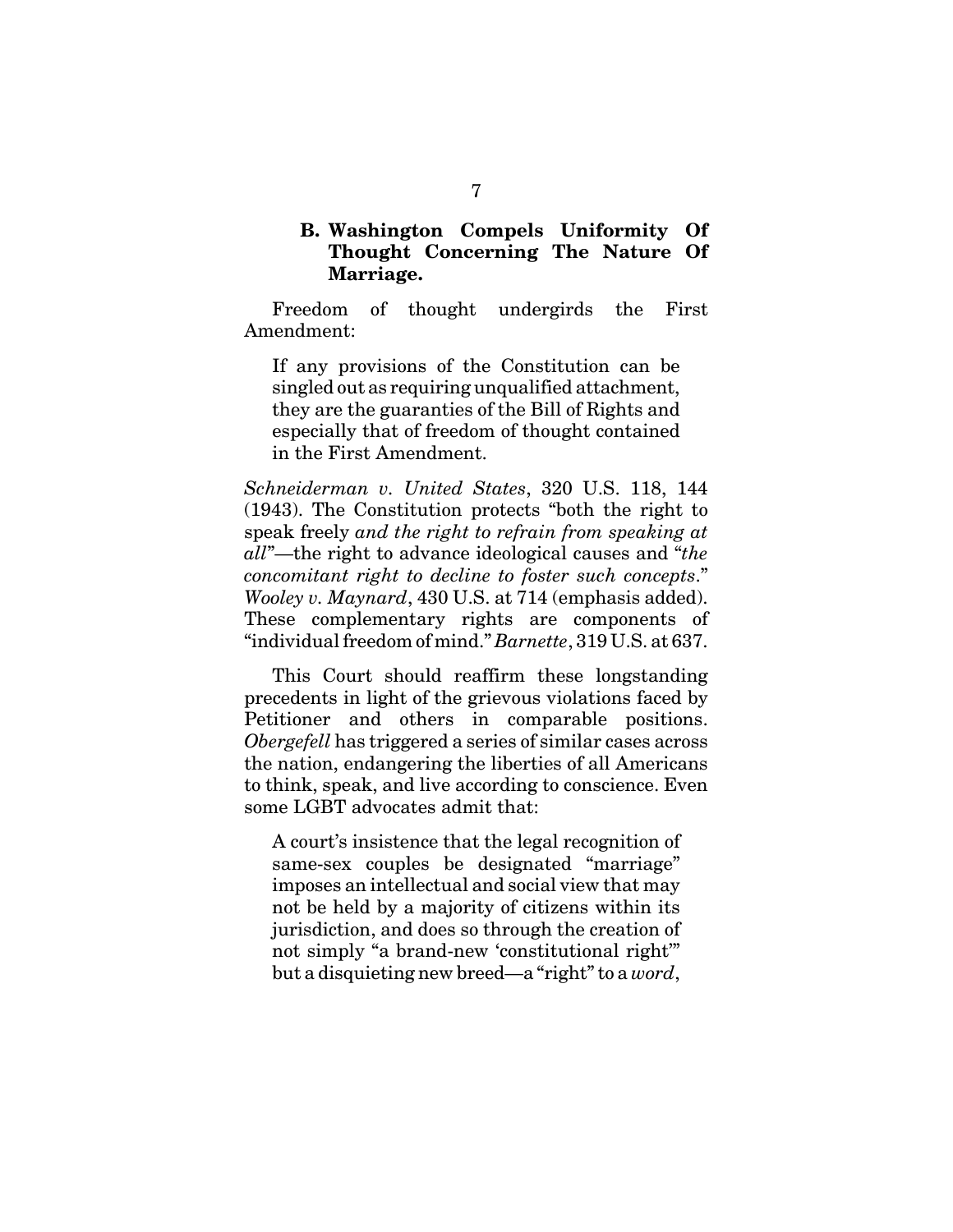an unprecedented notion having inauspicious potential for regulating speech and thought.

Daniel Dunson, *A Right to a Word? The Interplay of Equal Protection and Freedom of Thought in the Move to Gender-Blind Marriage*, 5 Alb. Govt. L. Rev. 552, 599-600 (2012). The ominous First Amendment implications "impact countervailing liberty interests, which have been virtually ignored by proponents of court-ordered gender-blind marriage." *Id*. at 555. Some of those "countervailing liberty interests" are at stake in this case. Washington uses its anti-discrimination law to punish dissenting views and force uniformity of thought about the nature of marriage.

#### **C. Washington Compels Violation Of Conscience.**

Freedom of thought is closely linked to conscience. Individuals hold the right to adopt a point of view "and to refuse to foster . . . an idea they find morally objectionable." *Wooley v. Maynard*, 430 U.S. at 715. This respect for individual conscience is deeply rooted in American history. The nation's legal system has traditionally respected conscience, as illustrated by many statutory and judicially crafted exemptions in other contexts. One case, acknowledging man's "duty to a moral power higher than the State," quotes Harlan Fiske Stone (later Chief Justice):

"...both morals and sound policy require that the state should not violate the conscience of the individual. All our history gives confirmation to the view that liberty of conscience has a moral and social value which makes it worthy of preservation at the hands of the state. So deep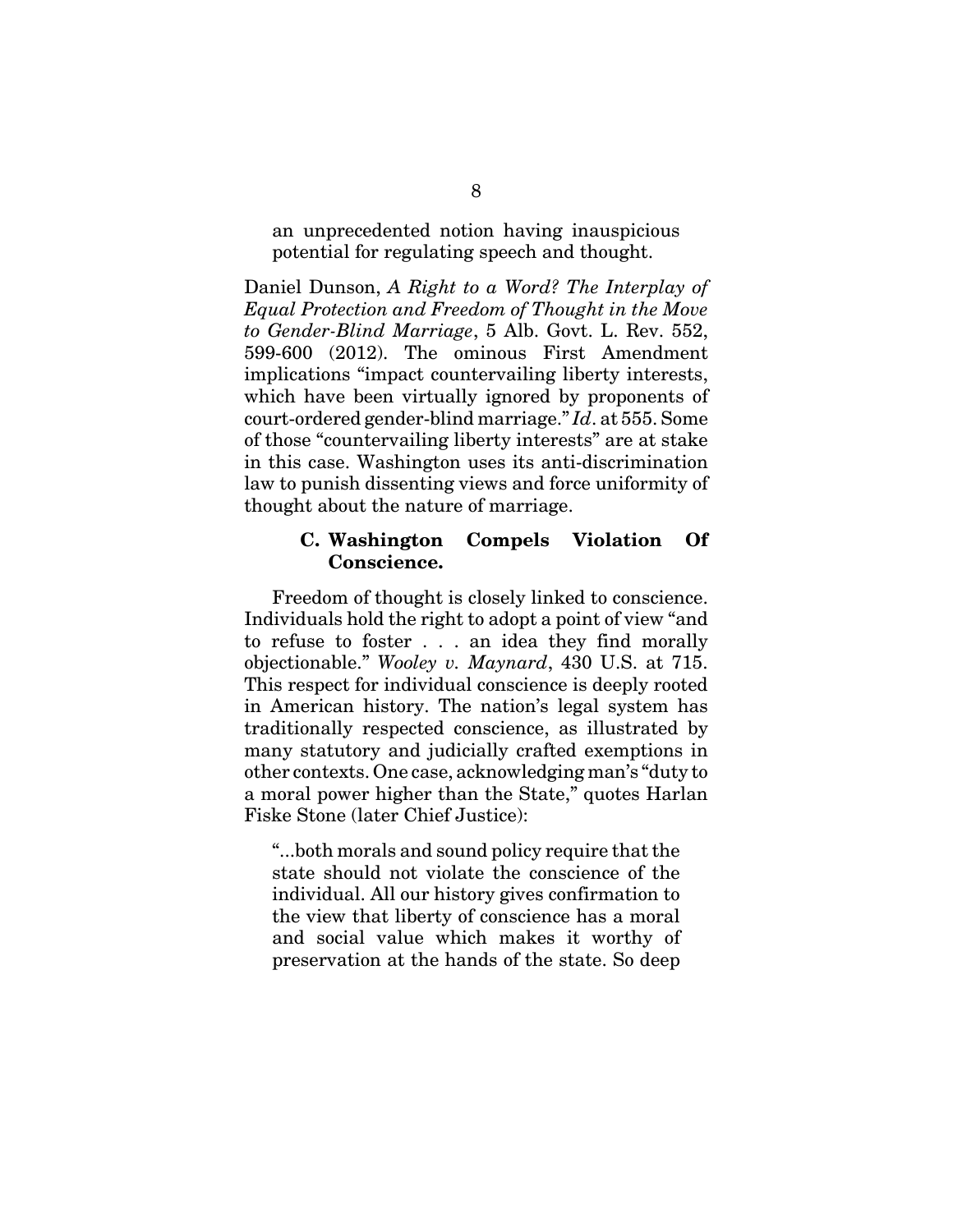in its significance and vital, indeed, is it to the integrity of man's moral and spiritual nature that nothing short of the self-preservation of the state should warrant its violation; and it may well be questioned whether the state which preserves its life by a settled policy of violation of the conscience of the individual will not in fact ultimately lose it by the process." Stone, *The Conscientious Objector*, 21 Col. Univ. Q. 253, 269 (1919).

*United States v. Seeger*, 380 U.S. 163, 170 (1965). It is hazardous for any government to systematically crush the conscience of its citizens. But that is exactly what this type of law does, breeding a nation of business owners who lack *conscience*—citizens who must set aside conscience, values, and religion to preserve their livelihood and participate in public life.

American government has long respected conscience in other contexts. After abortion became legal, Congress acted swiftly to preserve the conscience rights of professionals who object to participating in abortions. When Senator Church introduced the "Church Amendment"  $(42 \text{ U.S.C. } § 300a-7(c))$  for that purpose, he explained that: "Nothing is more fundamental to our national birthright than freedom of religion." 119 Cong. Rec. 9595 (1973). The conscience and integrity of a private business owner is entitled to respect. Instead, Washington compels people of faith to personally participate in events they consider immoral.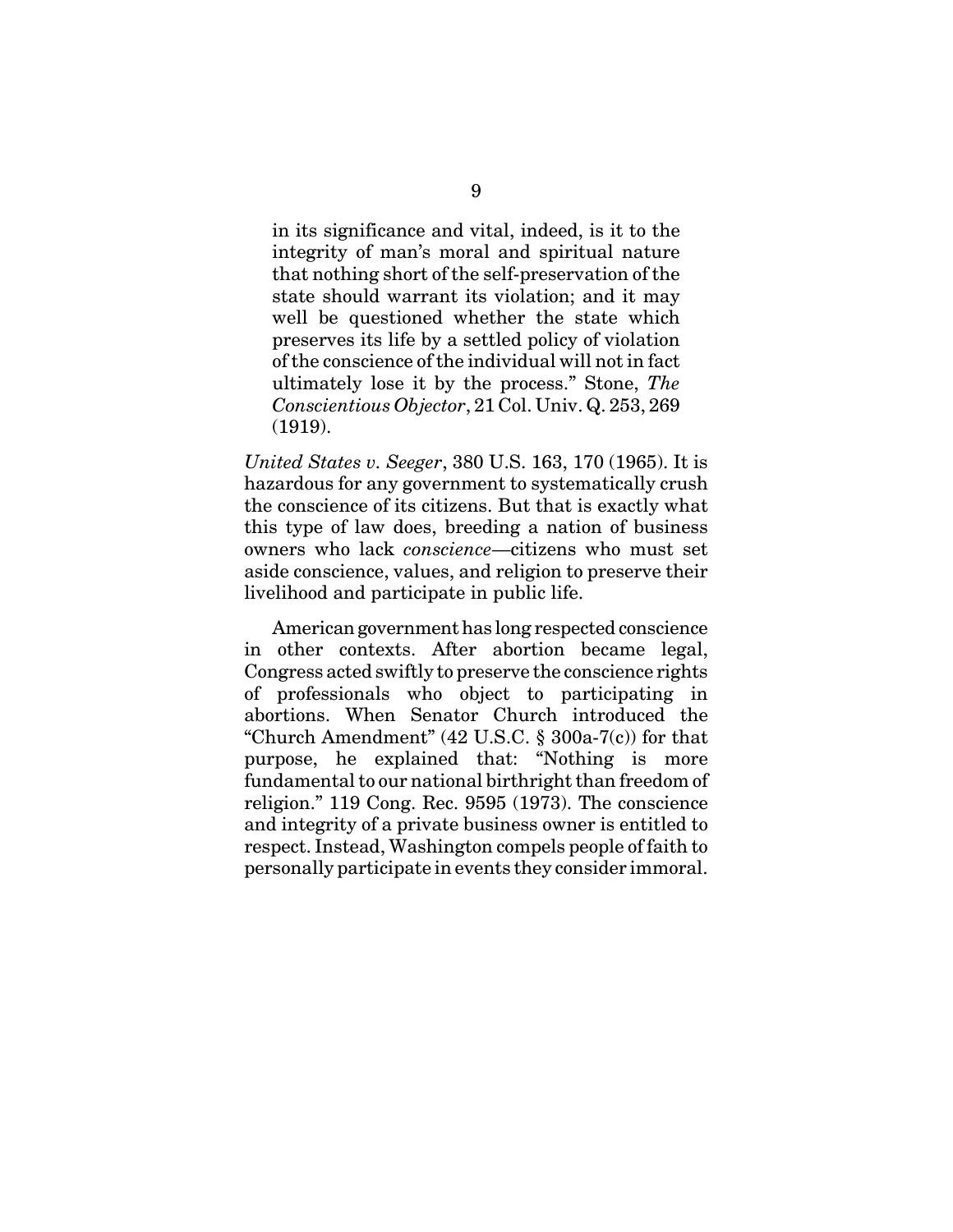Many state constitutions link religious freedom to "liberty of conscience." Washington is one of them:

Absolute freedom of conscience in all matters of religious sentiment, belief and worship, shall be guaranteed to every individual, and no one shall be molested or disturbed in person or property on account of religion; but the liberty of conscience hereby secured shall not be so construed as to excuse acts of licentiousness or justify practices inconsistent with the peace and safety of the state.

Wash. Const. art. 1, § 11; *Arlene's Flowers*, 389 P.3d at 562-563. One Minnesota court ruled in favor of a religious deli owner who refused to deliver food to an abortion clinic, explaining that: "Deeply rooted in the constitutional law of Minnesota is the fundamental right of every citizen to enjoy 'freedom of conscience.'" *Rasmussen v. Glass*, 498 N.W.2d 508, 515 (Minn. Ct. App. 1993).

Liberty of conscience underlies the Establishment Clause and the unique taxpayer standing rules developed in *Flast v. Cohen*, 392 U.S. 83 (1968):

[T]he Framers' generation worried that conscience would be violated if citizens were required to pay taxes to support religious institutions with whose beliefs they disagreed.

*Ariz. Christian Sch. Tuition Org. v. Winn*, 131 S. Ct. 1436, 1446-1447 (2011), quoting Feldman, *Intellectual Origins of the Establishment Clause*, 77 N. Y. U. L. Rev. 346, 351 (2002). An equivalent principle is true here: Washington requires Petitioner to violate her conscience and faith by participating in an event she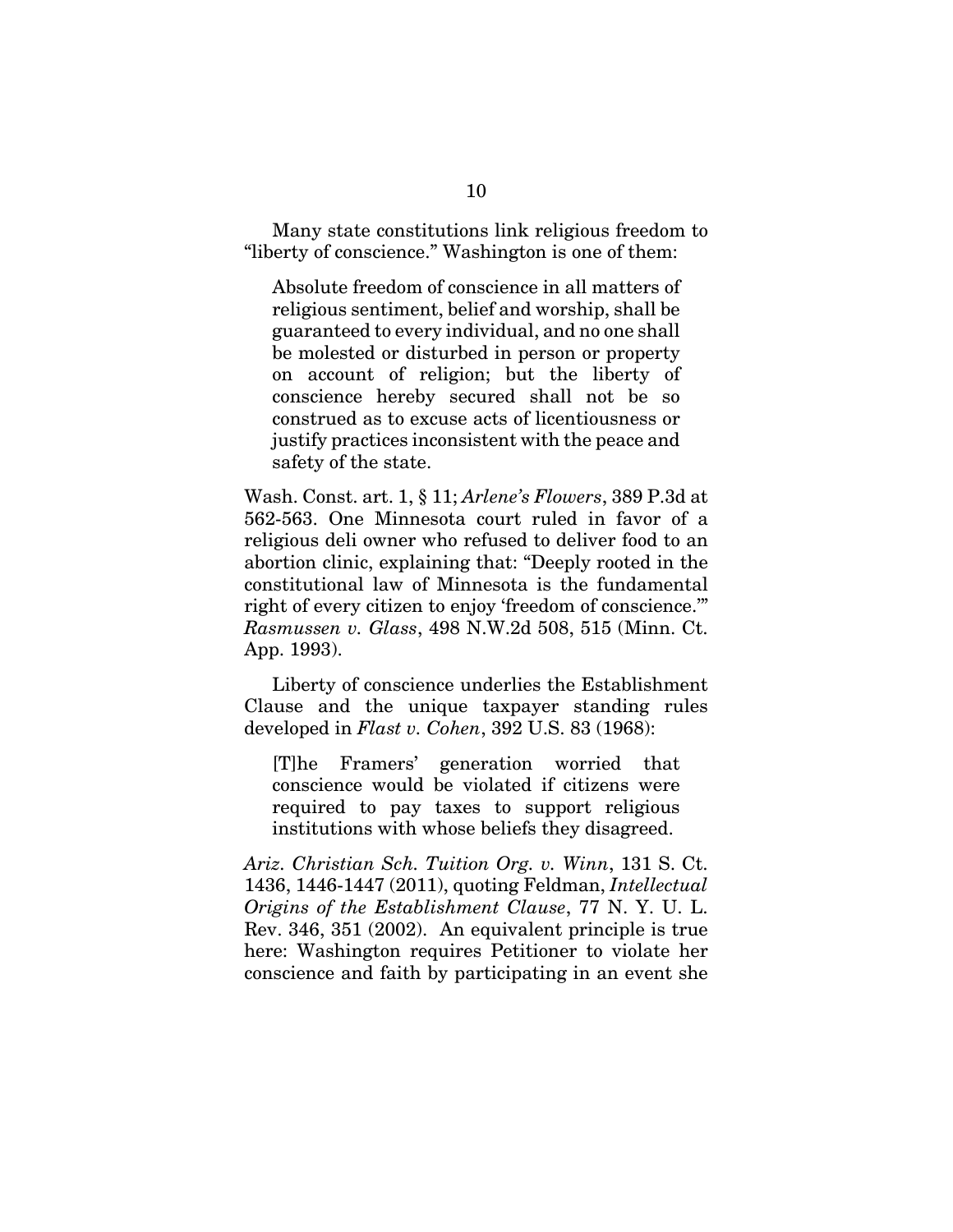believes is immoral. This is as much a frontal assault on conscience as the Establishment Clause evil of compelling citizens to support religious beliefs they do not hold.

Religious entrepreneurs should never have to choose between allegiance to the state and faithfulness to God in order to remain in business. Like many successful free exercise cases, this case involves a conscientious objector—not civil disobedience. Conscientious objector claims are "very close to the core of religious liberty." Nora O'Callaghan, *Lessons From Pharaoh and the Hebrew Midwives: Conscientious Objection to State Mandates as a Free Exercise Right*, 39 Creighton L. Rev. 561, 565, 611, 615-616 (2006). Prior to *Emp't Div., Ore. Dep't of Human Res. v. Smith*, 494 U.S. 872 (1990), many winning cases involve conscientious objectors—believers seeking freedom from state compulsion to commit an act against conscience. *Girouard v. United States,* 328 U.S. 61 (1946) (military combat); *Sherbert v. Verner*, 374 U.S. 398 (1963) (Sabbath work); *Barnette*, 319 U.S. 624 (flag salute); *Wisconsin v. Yoder*, 406 U.S. 205 (1972) (high school education). Many losing cases involve "civil disobedience" claimants seeking to engage in illegal conduct, e.g., *Prince v. Massachusetts*, 321 U.S. 158 (1944) (child labor). *Lessons From Pharaoh*, 39 Creighton L. Rev. at 564 (2006). *Smith* repeatedly emphasized the *criminal* conduct at issue. *Smith,* 494 U.S. at 874, 878, 887, 891-892, 897-899, 901-906, 909, 911-912, 916, 921.

This Court's decision has broad ramifications for others burdened by legal directives to act against conscience. In light of the high value that courts,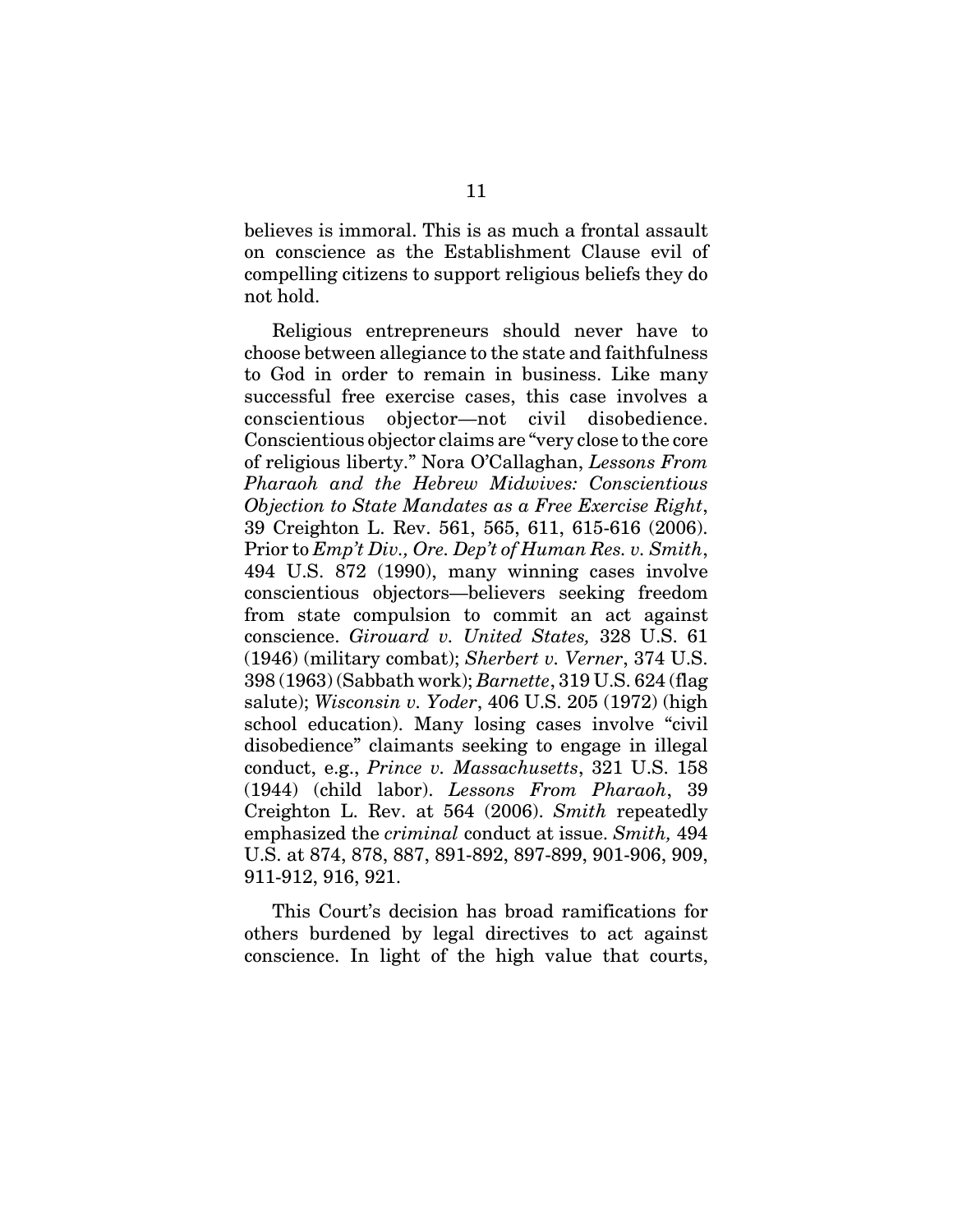legislatures, and state constitutions have historically assigned to conscience and religious liberty, it is incumbent upon this Court to protect the right to live and work according to conscience, and decline to participate in morally objectionable events. America was founded by people who risked their lives to escape religious tyranny and observe their faith free from government intrusion. Congress has ranked religious freedom "among the most treasured birthrights of every American." Sen. Rep. No. 103-111, 1st Sess., p. 4 (1993), reprinted in 1993 U.S. Code Cong. & Admin. News, at pp. 1893-1894. This Court expressed it eloquently in ruling that an alien could not be denied citizenship because of his religious objections to bearing arms:

The struggle for religious liberty has through the centuries been an effort to accommodate the demands of the State to the conscience of the individual. The victory for freedom of thought recorded in our Bill of Rights recognizes that in the domain of conscience there is a moral power higher than the State. Throughout the ages, men have suffered death rather than subordinate their allegiance to God to the authority of the State. Freedom of religion guaranteed by the First Amendment is the product of that struggle.

*Girouard v. United States*, 328 U.S. at 68. We dare not sacrifice priceless American freedoms through misguided—or even well-intentioned—government efforts to broaden LGBT rights. People of faith have not forfeited their right to conduct business according to conscience and convictions.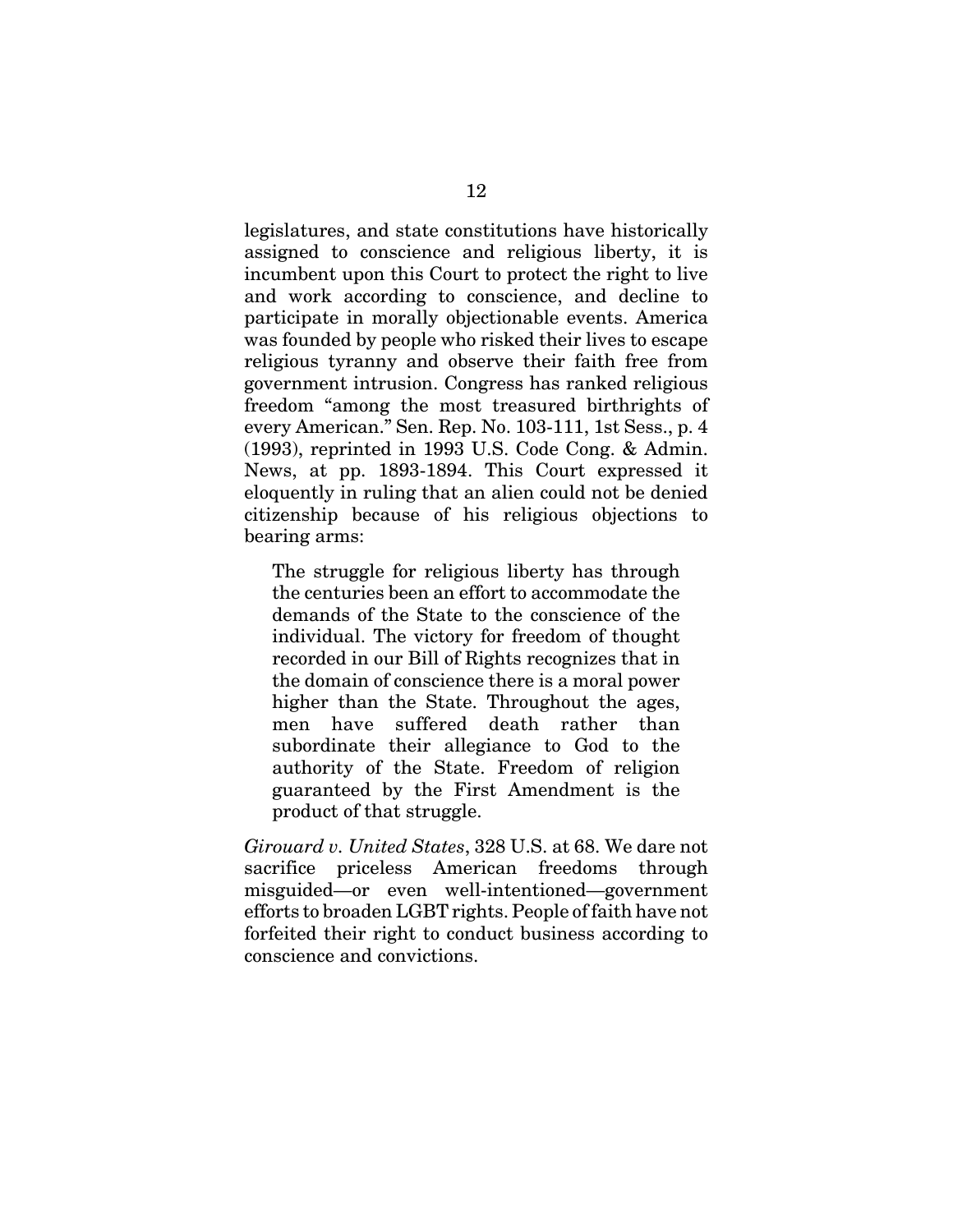## **III. THE WASHINGTON RULING PUNISHES PERSONS WHO HOLD DISSENTING VIEWS BY FORCING THEIR** *EXCLUSION* **FROM BUSINESSES THAT SERVE THE PUBLIC.**

The Constitution is an inclusive document, protecting the life, liberty, religion, and viewpoint of all within its realm. LGBT advocates trumpet inclusion as a key rationale for anti-discrimination provisions. Instead, the Washington ruling creates an intolerable danger of *exclusion* for free speech and artistic expression. If it stands, states will be allowed to punish persons who hold traditional marriage beliefs by *excluding* them from full participation in public life. Washington threatens to deprive Petitioner of her livelihood and personal assets—all because she refuses to sacrifice her conscience and faith on the altar of an agenda she cannot support. *See Arlene's Flowers*, 389 P.3d at 550 (trial court awarded permanent injunctive relief, monetary damages, and found Petitioner *personally* liable).

## **A. Washington Discriminates Against Business Owners Who Hold Conscientious Objections To Participating In Same-Sex Ceremonies.**

There *is* discrimination in this case—not against LGBT consumers, but Washington's blatant discrimination against Petitioner and others who share her views about marriage. Washington imposes onerous financial penalties that threaten Petitioner's livelihood. But "[n]o person can be punished for entertaining or professing religious beliefs or disbeliefs . . . ." *Everson v. Bd. of Educ. of Ewing*, 330 U.S. 1, 15-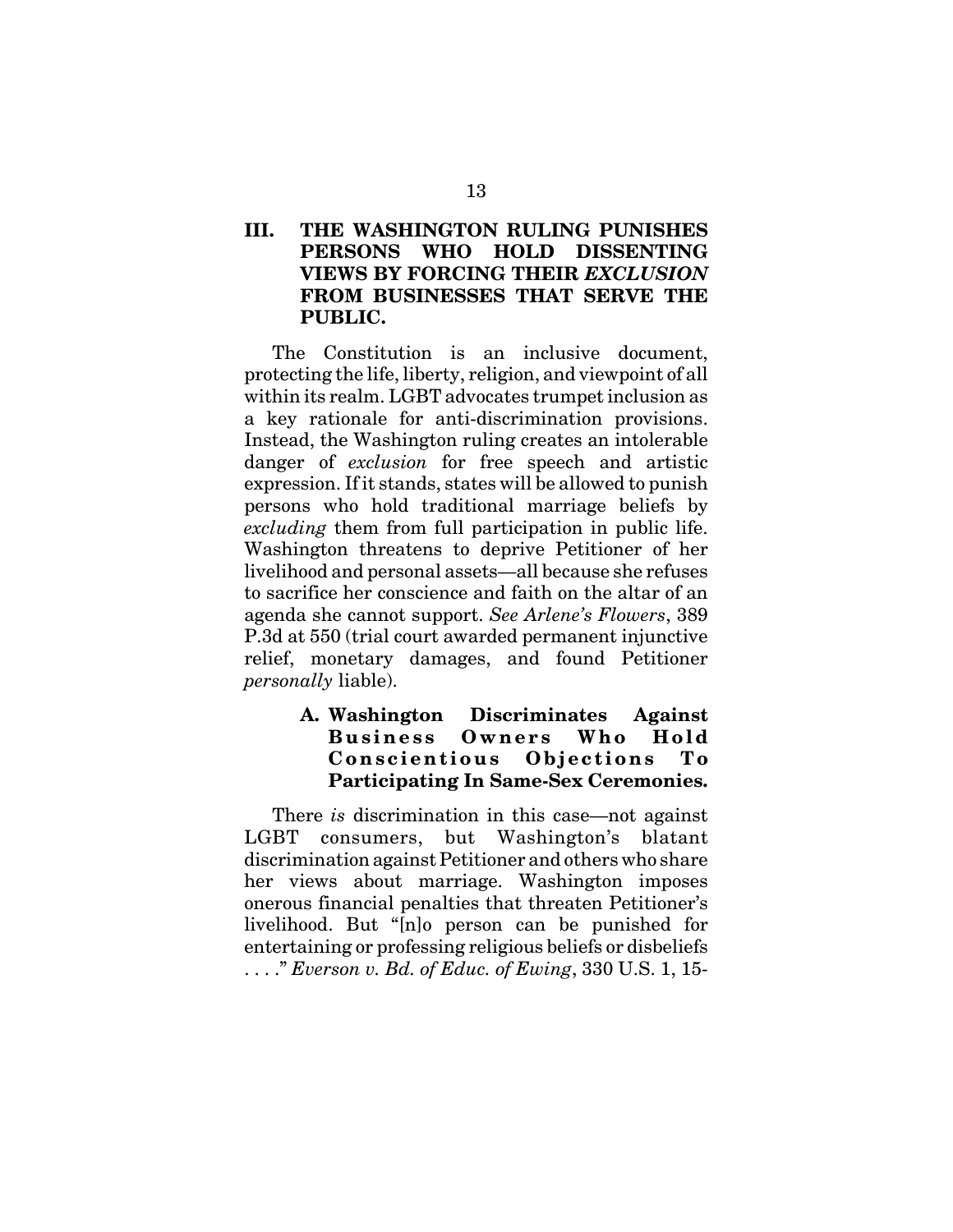16 (1947). A citizen may not be excluded from a profession by unconstitutional criteria: "The First Amendment's protection of association prohibits a State from *excluding a person from a profession or punishing him* solely because he is a member of a particular political organization or *because he holds certain beliefs*." *Baird v. State Bar of Arizona*, 401 U.S. 1, 6 (1971) (emphasis added); *see also Keyishian v. Bd. of Regents*, 385 U.S. 589, 607 (1967) (professor). This Court has a "duty to guard and respect that sphere of inviolable conscience and belief which is the mark of a free people." *Lee v. Weisman*, 505 U.S. 577, 592 (1992). The government must maintain neutrality so that each religious creed may "flourish according to the zeal of its adherents and the appeal of its dogma." *Zorach v. Clauson*, 343 U.S. 306, 313 (1952). The Framers intentionally protected "the integrity of individual conscience in religious matters." *McCreary County, KY v. ACLU*, 545 U.S. 844, 876 (2005).

Following one's "chosen profession free form unreasonable governmental interference" is a benefit that "comes within the liberty and property concepts" of the Due Process Clause. *Greene v. McElroy*, 360 U.S. 474, 492 (1959). The Washington ruling grates against the Constitution. It is tantamount to a statement that "no religious believers who refuse to [celebrate samesex relationships] may be included in this part of our social life." *Lessons From Pharaoh*, 39 Creighton L. Rev. at 573. Crippling financial penalties will force Petitioner—and others who hold similar viewpoints about marriage—to shut down and cease business.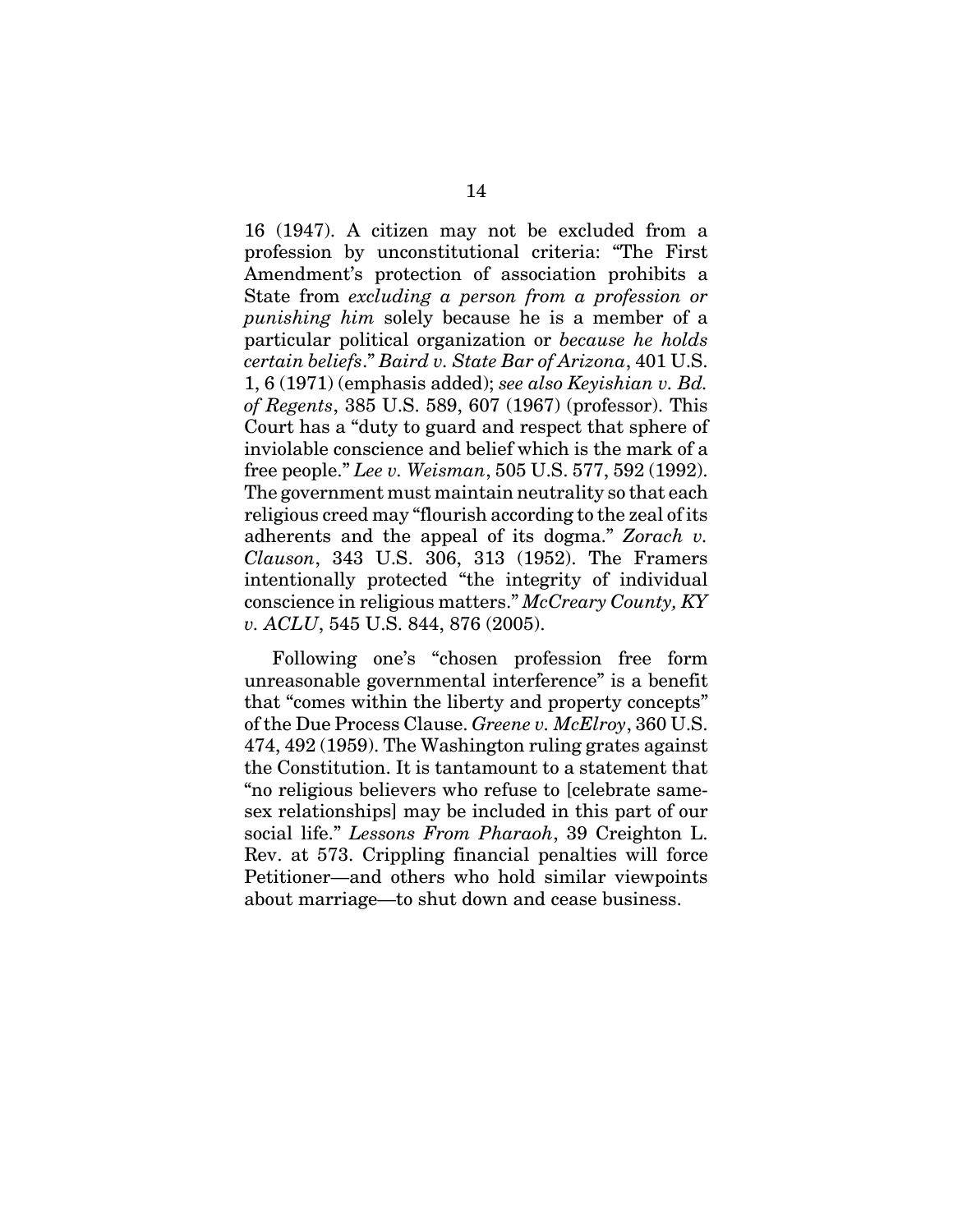#### **B. The Commercial Context Is Constitutionally Irrelevant.**

Believers do not forfeit their constitutional rights in the commercial sphere. If religion is shoved to the private fringes of life, constitutional guarantees ring hollow. *"God is Dead and We have Killed Him!"*, 1993 BYU L. Rev. at 176. Petitioner wishes to conduct her business with integrity, setting company policies consistent with her conscience, moral values, and religious faith. Not everyone shares those values, but cutting conscience out of the commercial sphere is a frightening prospect for business owners, employees, and customers. Customers expect businesses to operate with honesty and integrity.

Petitioner's refusal to create custom visual artwork is not the invidious, irrational, arbitrary discrimination the Constitution prohibits. It is hardly "discrimination" to decline to advance a politically charged agenda, particularly since no one has an unqualified right to demand that a *particular* florist craft a custom design for a *particular* event. Washington justifies its intrusion on Petitioner's rights by claiming that this Court has "held that individuals who engage in commerce necessarily accept some limitations on their conduct as a result. *See United States v. Lee*, 455 U.S. 252, 261 (1982) (Stevens, J., concurring in judgment)." *Arlene's Flowers*, 389 P.3d at 555. But *Lee* does not hold that believers forfeit all constitutional rights in the business world, especially when such forfeiture would exclude them from even operating a business. Note the context of the often cited language:

Congress and the courts have been sensitive to the needs flowing from the Free Exercise Clause,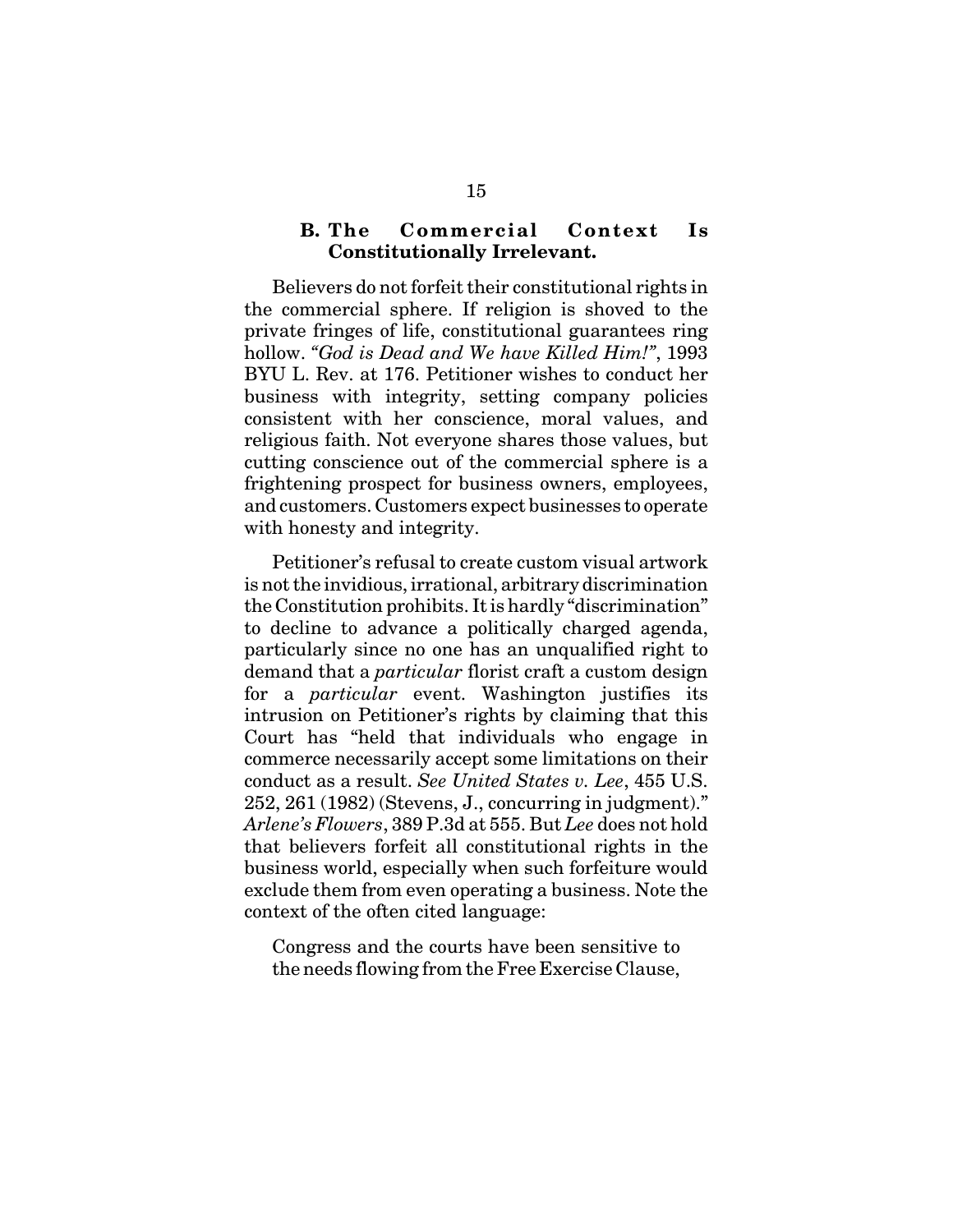but *every* person cannot be shielded from *all* the burdens incident to exercising *every* aspect of the right to practice religious beliefs. When followers of a particular sect enter into commercial activity as a matter of choice, the limits they accept on their own conduct as a matter of conscience and faith are not to be superimposed on the statutory schemes which are binding on others in that activity.

*United States v. Lee*, 455 U.S. at 261 (emphasis added). Religious freedom is not abrogated altogether in the world of commerce. Limitations on constitutional rights in this arena are narrow—not all-encompassing. The Free Exercise Clause may not trump every statutory scheme applicable to commerce, but neither do commercial regulations erase religious liberty.

The state actively regulates commerce but has minimal control over the internal affairs of religious entities. Consequently, conflicts between religion and regulation typically occur in commercial settings. Some claimants succeeded: *Sherbert v. Verner,* 374 U.S. 398 (and other unemployment cases); *Rasmussen v. Glass,* 498 N.W.2d 508 (food delivery); *Attorney Gen. v. Desilets*, 636 N.E.2d 233 (Mass. 1994) (housing). Others did not: *Braunfeld v. Brown,* 366 U.S. 599 (1961) (Sunday closing); *United States v. Lee*, 455 U.S. 252 (Amish business); *Roberts v. United States Jaycees*, 468 U.S. 609 (1984) (commercial association); *Tony and Susan Alamo Found. v. Sec'y of Labor*, 471 U.S. 290 (1985) (payroll); *State ex rel. McClure v. Sports & Health Club, Inc.,* 370 N.W.2d 844, 853 (Minn. 1985) (hiring); *Swanner v. Anchorage Equal Rights Comm'n,* 874 P.2d 274 (Alaska 1994) (housing). The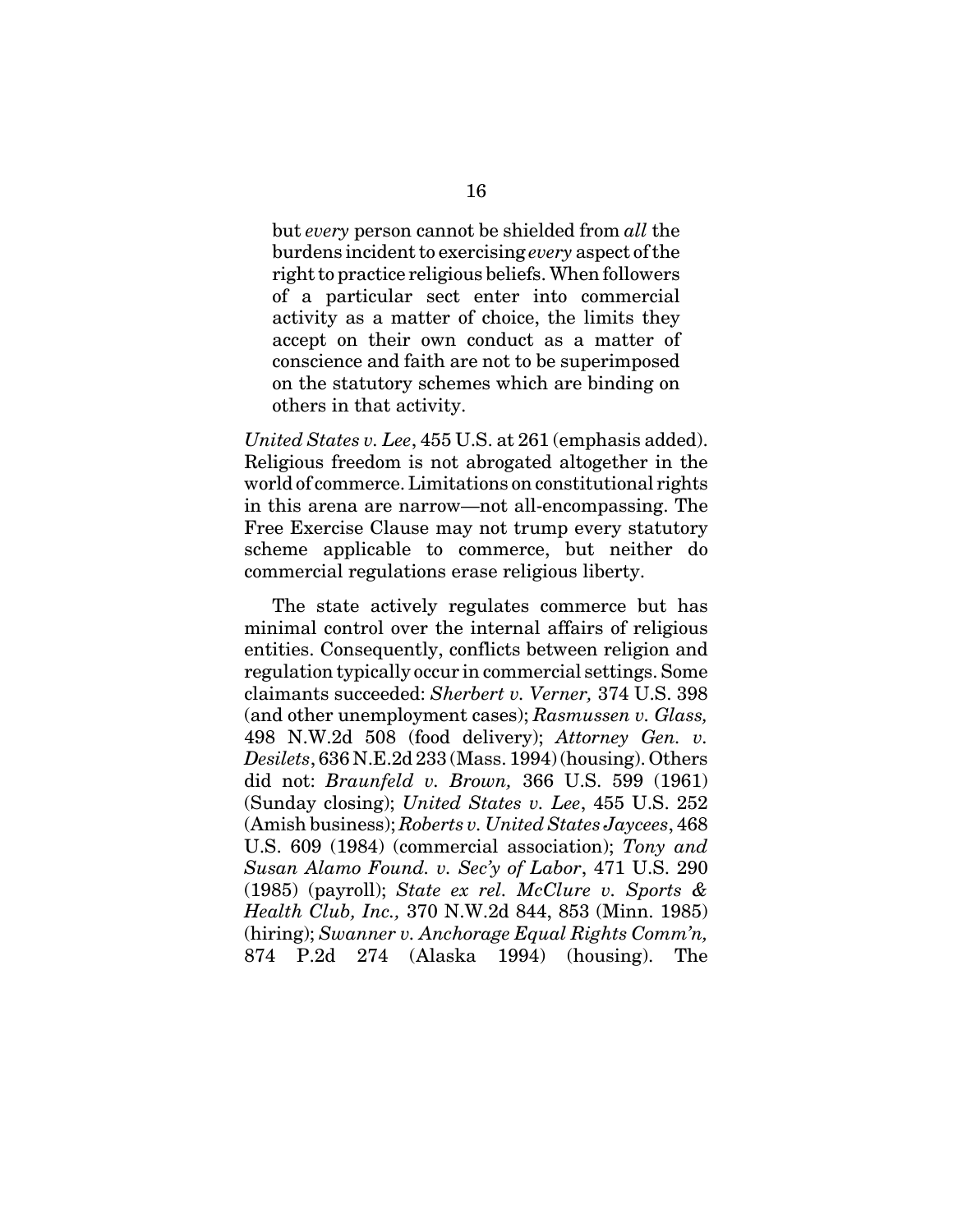"commercial" factor was only one element in the analysis. This case is an opportunity for this Court to clarify that the Constitution applies in public life. As Justice Alito warned:

I assume that those who cling to old beliefs will be able to whisper their thoughts in the recesses of their homes, but if they repeat those views in public, they will risk being labeled as bigots and treated as such by governments, employers, and schools.

*Obergefell*, 135 S. Ct. at 2642-43 (Alito, J., dissenting). Petitioner has unquestionably been "labeled as [a] bigot[]" and "treated as such" by the State of Washington.

#### **IV. THE WASHINGTON RULING CREATES INVIDIOUS** *INEQUALITY* **BY PUNISHING A DISSENTING VIEW OF MARRIAGE.**

Equality is a key "buzzword" for LGBT advocacy. The phrase "marriage equality" is often used to describe *Obergefell*. Legal advocates have not only achieved their goals, but far exceeded them. The LGBT community enjoys broad legal protection, including a wide array of options for employment and public services. Petitioner has a long record of employing and serving LGBT persons. *Arlene's Flowers*, 389 P.3d at 549 ("By the time he and Freed became engaged, Ingersoll had been a customer at Arlene's Flowers for at least nine years . . . .")

There is an "elephant" in the courtroom. The term "discrimination" needs a clear, consistent definition before this Court can determine whether Petitioner "discriminated" against her long-time gay customer.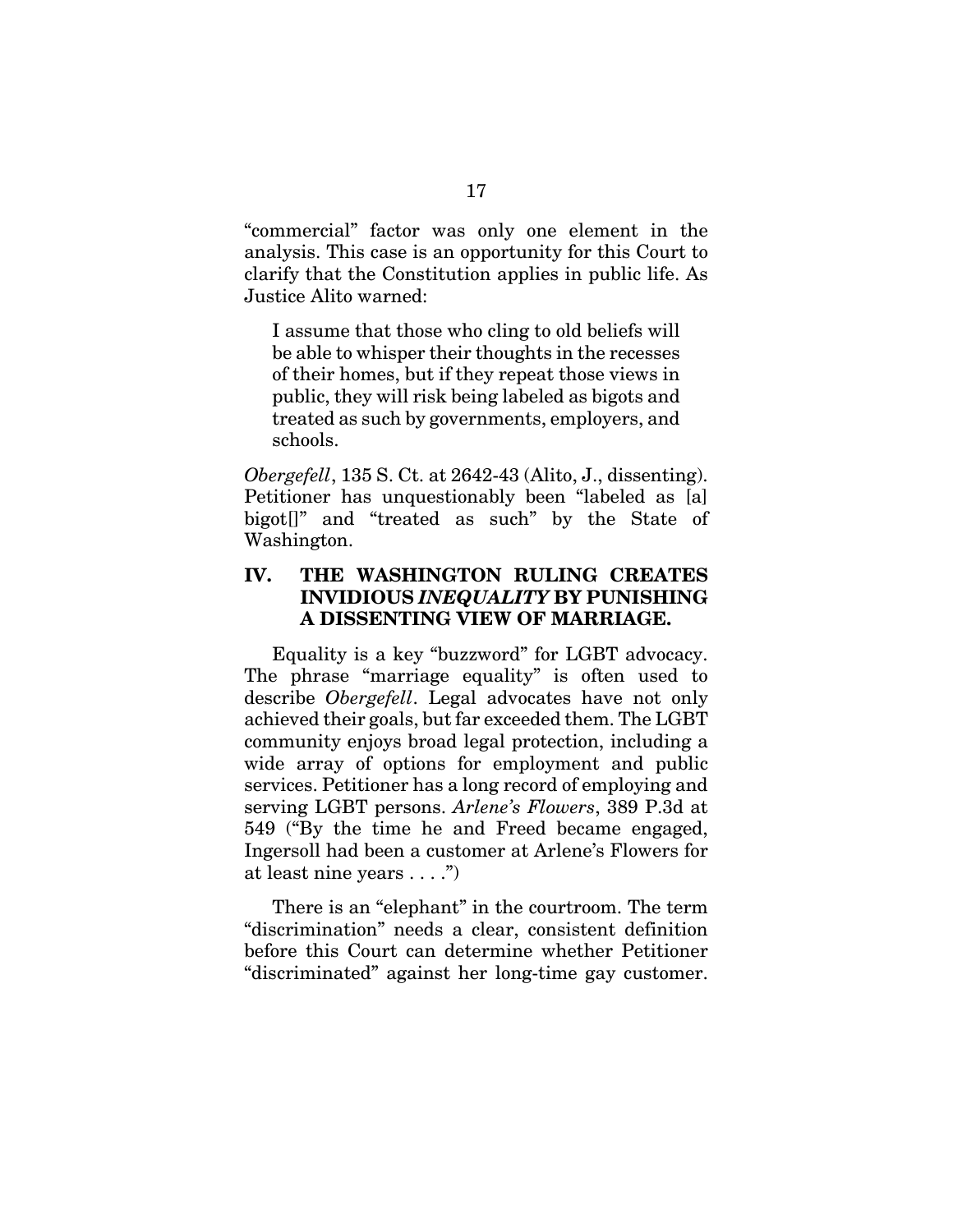Washington selectively plucks phrases from *Obergefell* to justify its punitive application of state law:

[L]ast year, the Supreme Court likened the denial of marriage equality to same-sex couples itself to discrimination, noting that such denial "works a grave and continuing harm," and is a "disability on gays and lesbians [that] serves to disrespect and subordinate them." *Obergefell v. Hodges*, 135 S. Ct. 2584, 2604 (2015).

*Arlene's Flowers*, 389 P.3d at 553. And yet, Washington would "disrespect and subordinate" those who hold traditional marriage views, rendering them unequal, second-class citizens.

This case is not really about LGBT rights or discrimination. That smokescreen obscures the invidious *inequality* Washington has created. Citizens who graciously serve and interact with LGBT persons, but who oppose redefining the institution of marriage, are now treated as *unequal*. Washington imposes crippling penalties to punish a dissenting view of marriage. This blatant viewpoint discrimination wars against the First Amendment.

## **A. Anti-Discrimination Provisions Have Expanded To Cover More Places And Protect More Groups—Complicating The Legal Analysis And Triggering Collisions With The First Amendment.**

Anti-discrimination principles have expanded over the years, increasing the potential encroachment on religious liberty. Commentators have observed the legal quagmire: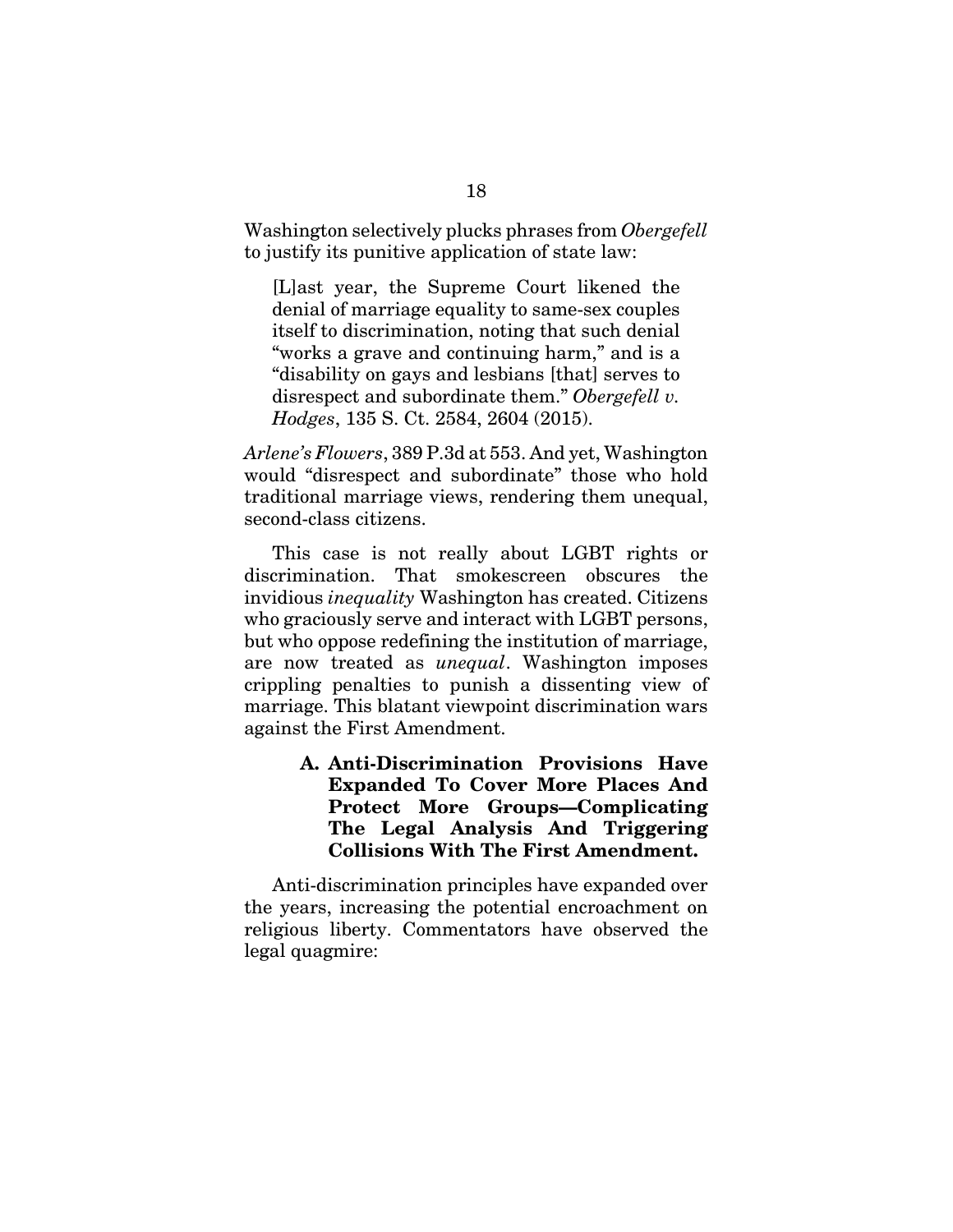This conflict between the statutory rights of individuals against private acts of discrimination and the near universallyrecognized right of free exercise of religion places a complex legal question involving competing societal values squarely before the courts.

Jack S. Vaitayanonta, Note: *In State Legislatures We Trust? The "Compelling Interest" Presumption and Religious Free Exercise Challenges to State Civil Rights Laws*, 101 Colum. L. Rev. 886, 887 (2001). *See also* Harlan Loeb and David Rosenberg, *Fundamental Rights in Conflict: The Price of a Maturing Democracy*, 77 N.D. L. Rev. 27, 29 (2001); David E. Bernstein, *Defending the First Amendment From Antidiscrimination*, 82 N.C. L. Rev. 223 (2003) (urging resolution in favor of First Amendment liberties).

Anti-discrimination policies have ancient roots. The Massachusetts law at issue in *Hurley* was derived from the common law principle that innkeepers and others in public service could not refuse service without good reason. *Hurley*, 515 U.S. at 571. But Massachusetts broadened the scope to add more categories and places. *Id*. at 571-572. Similarly, *Dale* noted that the traditional "places" had expanded beyond inns and trains to commercial entities and even membership associations—escalating the potential collision with First Amendment rights. *Boy Scouts of Am. v. Dale*, 530 U.S. 640, 656 (2000). Washington's expansive definition of "public accommodation" includes places maintained "for the sale of goods, merchandise, services, or personal property, or for the rendering of personal services . . . ." RCW 49.60.040(2).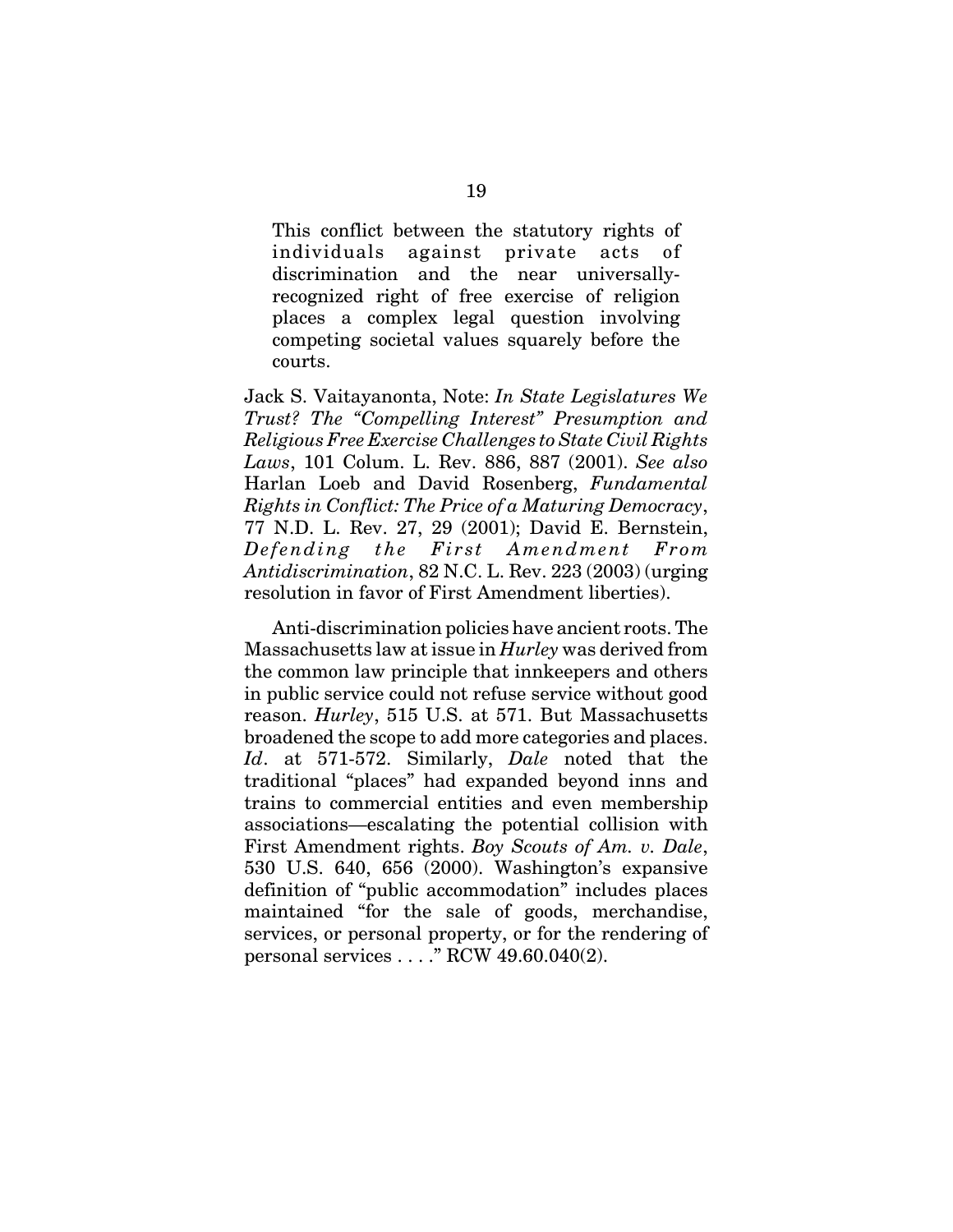It is hardly "arbitrary" to avoid promoting a cause for reasons of conscience. Discrimination is arbitrary where an entire class of persons is excluded without justification. Where widespread refusals deny an entire group access to basic public goods and services, it is reasonable to enact protective measures. This Court rightly upheld the Civil Rights Act of 1964, which Congress passed to eradicate America's long history of racial discrimination. *Heart of Atlanta Motel v. United States*, 379 U.S. 241 (1964). But as protection expands to more places and people, so does the potential to employ anti-discrimination principles to suppress traditional viewpoints and impose social change on unwilling participants. Religious liberty is particularly susceptible to infringement:

With respect to the great post-modern concerns of sexuality, race, and gender, the advocates of social change are anything but indifferent toward the teachings of traditional religion—and since they are not indifferent they are not tolerant.

McConnell, *"God is Dead and We have Killed Him!"*, 1993 BYU L. Rev. at 187.

Political and judicial power can be used to squeeze religious views out of public debate about controversial social issues such as marriage. Religious voices have shaped views of sexual morality for centuries. These views about right and wrong are deeply personal convictions that shape the way people of faith live their daily lives in public and private. Government has no right to legislate a novel view of sexual morality and demand that religious citizens facilitate it.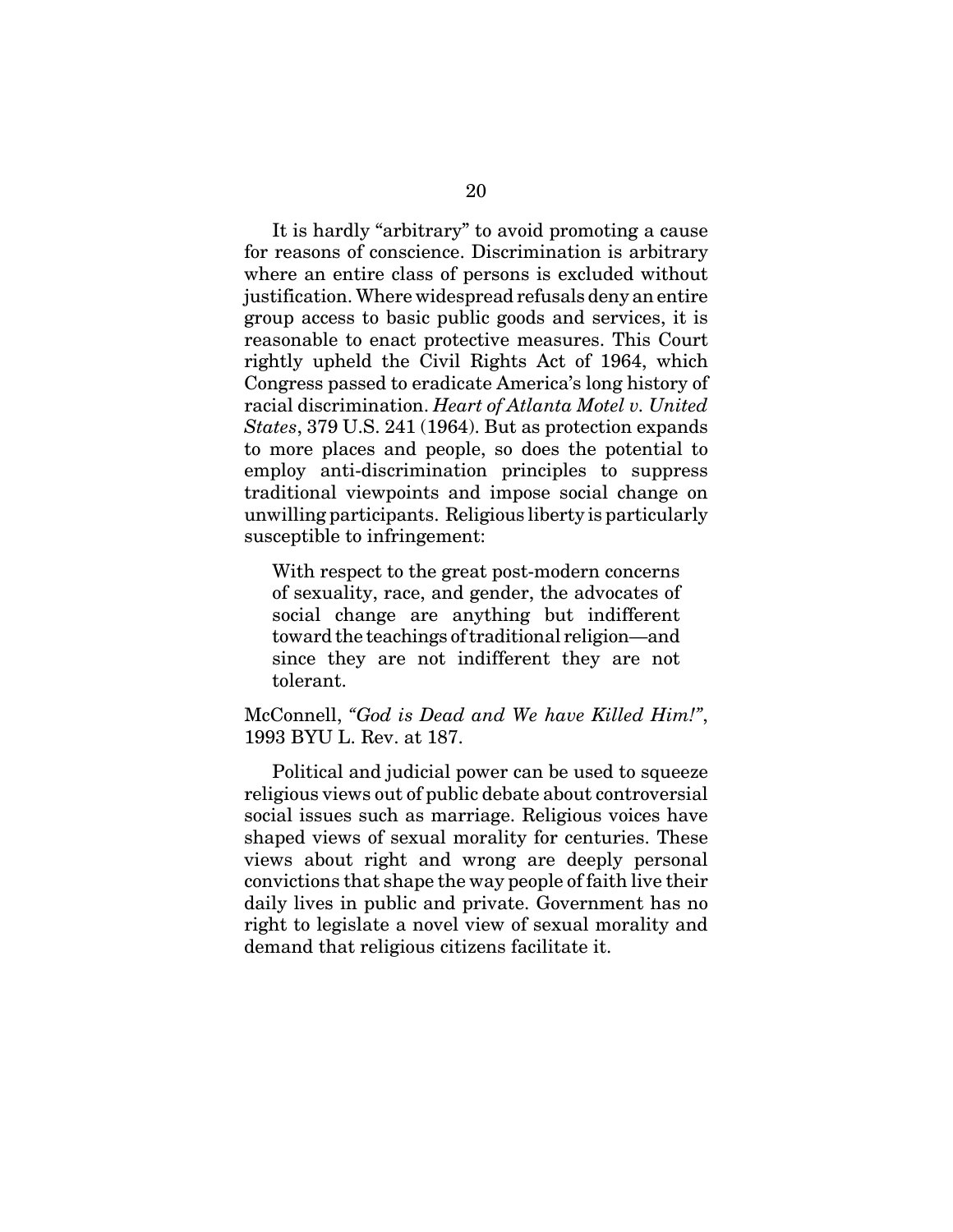The clash between anti-discrimination rights and religious liberty "places a complex legal question involving competing societal values squarely before the courts." Vaitayanonta, *In State Legislatures We Trust?*, 101 Colum. L. Rev. at 887. When the D.C. Circuit addressed the question "of imposing official orthodoxy on controversial issues of religious, moral, ethical and philosophical importance, upon an entity whose role is to inquire into such matters" it concluded that "[t]he First Amendment not only ensures that questions on difficult social topics will be asked, it also *forbids government from dictating the answers*." *Gay Rights Coalition of Georgetown Univ. Law Ctr. v. Georgetown Univ.,* 536 A.2d 1, 24 (D.C. 1987) (emphasis added). Anti-discrimination rights, whether created by statute or derived from equal protection principles, may conflict with core rights to religious liberty. *Fundamental Rights in Conflict*, 77 N.D. L. Rev. at 27, 29.

The growing conflict between religion and antidiscrimination principles emerges in many contexts. Protection of one group may alienate another. Solutions are difficult to craft, particularly in the wake of expanding privacy rights. But while private sexual conduct is generally protected from government intrusion, that protection does not trump the First Amendment rights of those who cannot conscientiously endorse it—*let alone create custom artwork to celebrate it*. Washington's law extends far beyond the "meal at the inn" promised by common law and encroaches on Petitioner's right to conduct a business free of legal mandates to violate her conscience.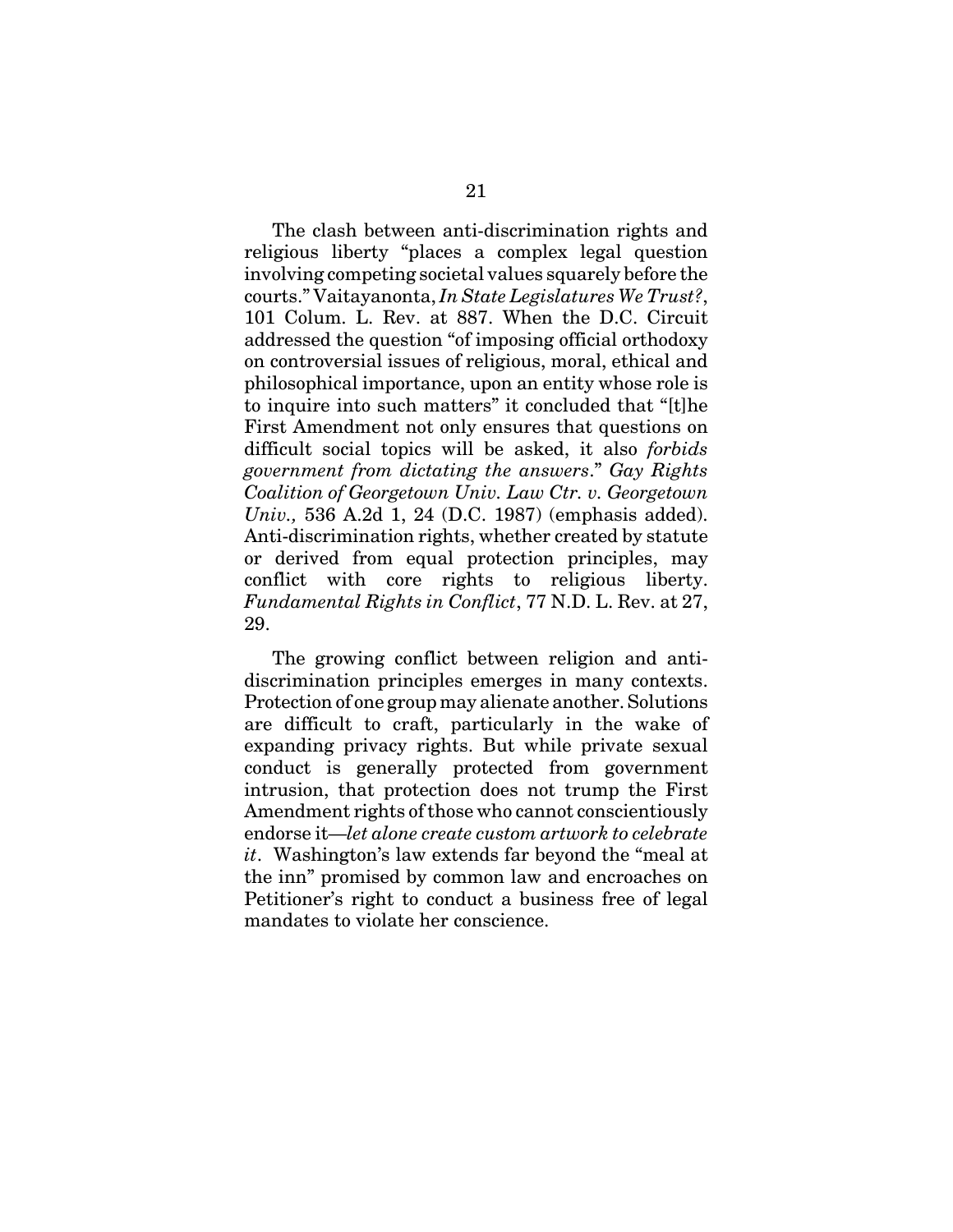#### **B. Where "Discrimination" Is Integrally Related To The Exercise Of A Core Constitutional Right, It Is Not Arbitrary, Irrational, Or Unreasonable.**

Action motivated by conscience or faith is not arbitrary, irrational, or unreasonable. In the unemployment cases, this Court warned that "to consider a religiously motivated resignation to be 'without good cause' tends to exhibit hostility, not neutrality, towards religion." *Hobbie v. Unemployment Appeals Comm'n of Florida*, 480 U.S. 136, 142 (1987); *Thomas v. Review Bd. of Ind. Emp't*, 450 U.S. 707, 708 (1981). Here, Washington exhibited hostility toward religion by characterizing Petitioner's religiously motivated conduct as unlawful "discrimination."

Other contexts exemplify the importance of motivation. A person who deliberately refuses medical treatment, desiring to die, commits suicide. But a person who wants to live, yet refuses treatment on religious grounds, does not. Gerard V. Bradley, *Beguiled: Free Exercise Exemptions And The Siren Song of Liberalism*, 20 Hofstra L. Rev. 245, 263-264 (1991). Killing another person in self-defense is justifiable homicide. But the same act—premeditated with malice aforethought—is first degree murder. The former carries no legal penalties, while the latter warrants severe consequences.

 Washington equates things that are inherently unequal, ignoring the distinction between a refusal to serve all LGBT customers and declining to participate in a single event. But this "equality" creates an unconscionable inequality between LGBT customers—who are granted a universal right to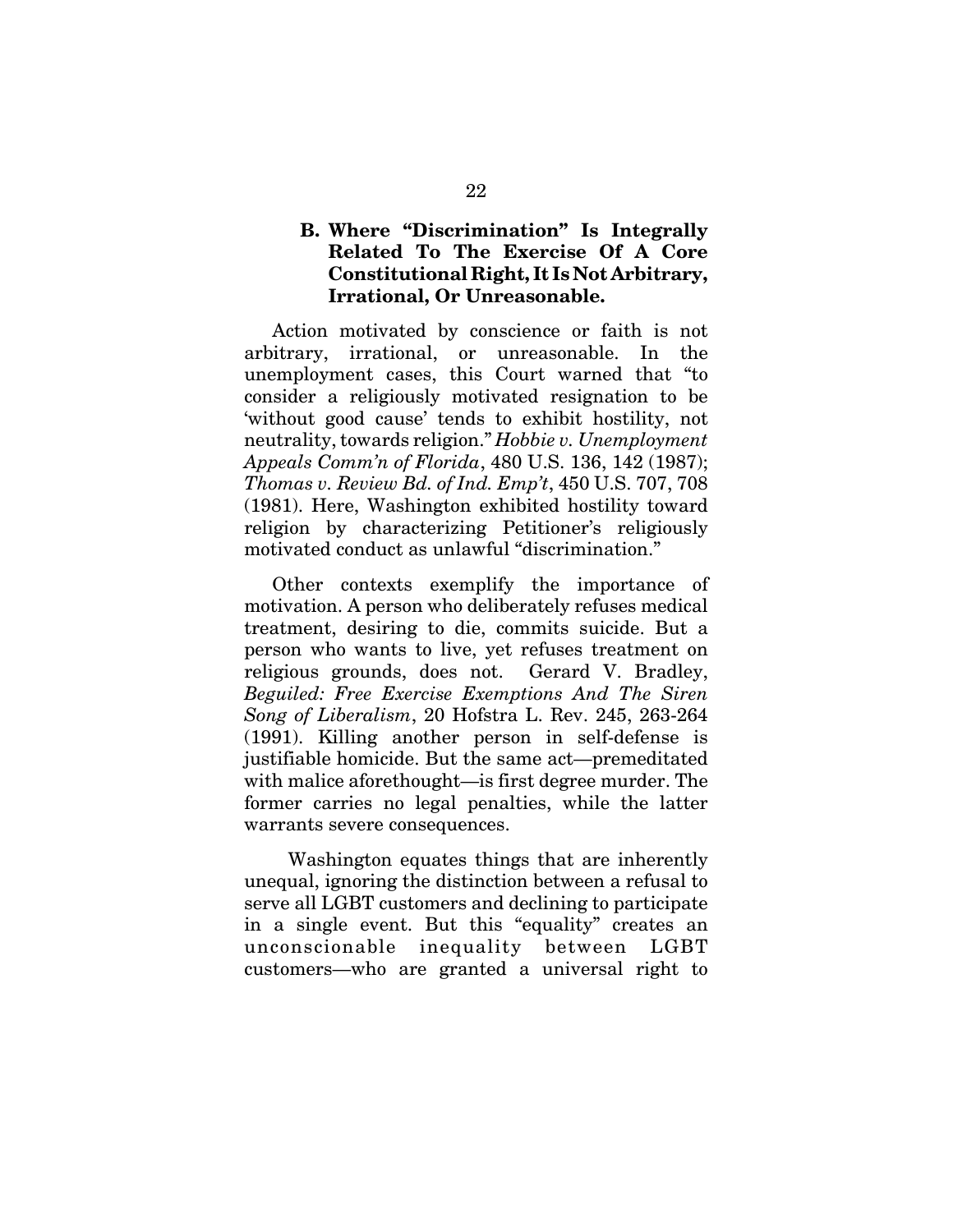custom artwork—and the artists whose rights to free speech and religion are buried in the dust with a crumbling Constitution.

## **V. IRONICALLY, THE WASHINGTON RULING WEAKENS CONSTITUTIONAL PROTECTION FOR EVERYONE— INCLUDING LGBT PERSONS.**

Proponents of LGBT rights have accomplished dramatic social and political transformation in just a few years by exercising their rights to free speech, press, association, and the political process generally. These changes were possible because the Constitution guarantees free expression and facilitates the advocacy of new ideas. *Defending the First Amendment From Antidiscrimination*, 82 N.C. L. Rev. at 232. But no advocates can demand for themselves what they would deny to others—otherwise, the constitutional foundation will crumble and all Americans will suffer. Overly aggressive assertion of particular rights can erode protection for other liberties. Washington uses anti-discrimination law as a sword, so that statutory LGBT rights trump the protected liberties of those who—while willing to serve and employ them—hold a different view about the nature of marriage.

This Court needs to preserve the constitutional liberties guaranteed to *all* citizens. Americans who want to expand their own civil rights must grant equal respect to opponents—not crush them with debilitating legal penalties: "The price of freedom of religion or of speech or of the press is that we must put up with, and even pay for, a good deal of rubbish." *United States v. Ballard*, 322 U.S. 78, 95 (1944). Washington may characterize Petitioner's views as "rubbish," but that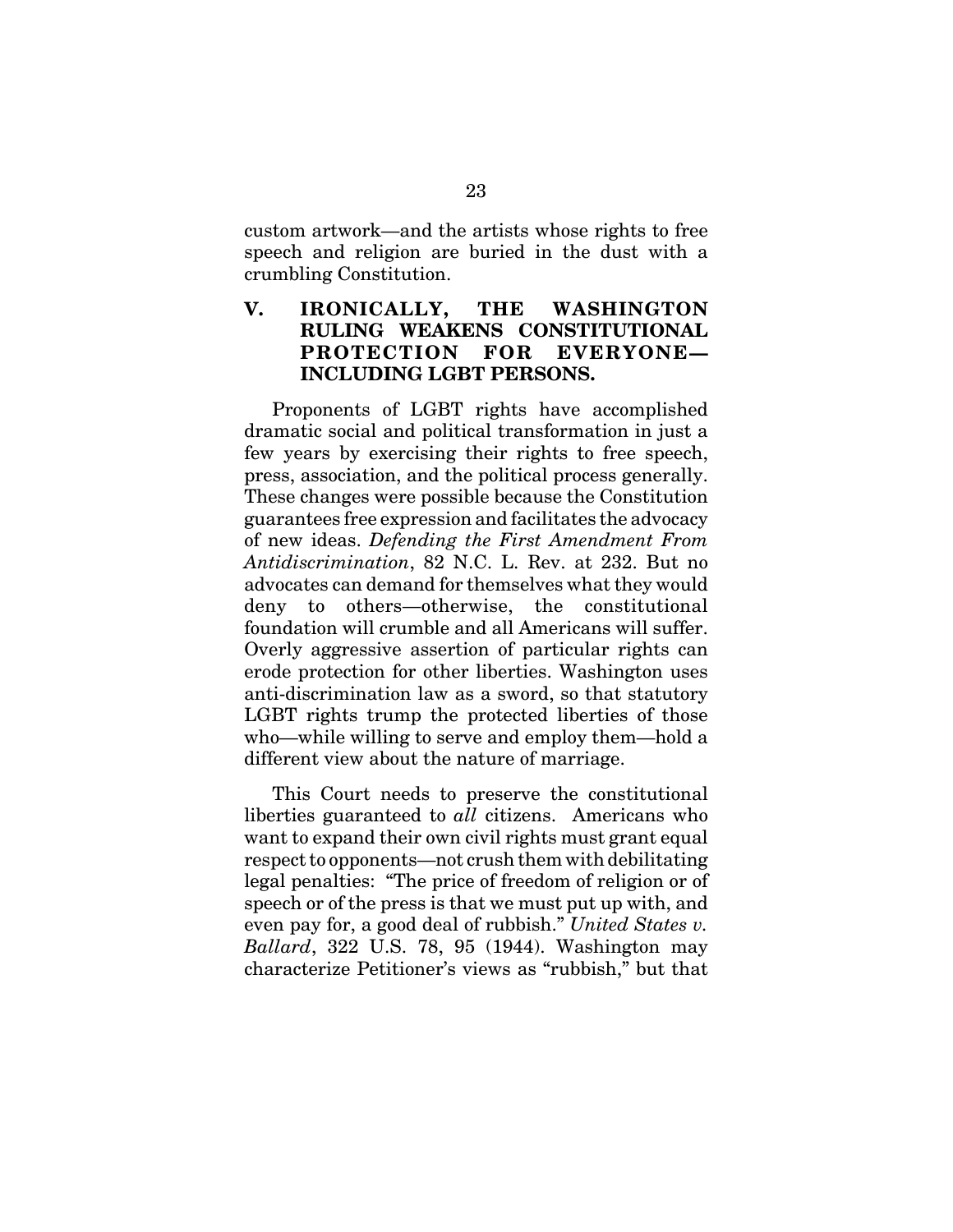does not give the state a right to compel her to create visual artwork to promote a message that to her is offensive:

*If Americans are going to preserve their civil liberties...they will need to develop thicker skin*. One price of living in a free society is toleration of those who intentionally or unintentionally offend others. The current trend, however, is to give offended parties a legal remedy, as long as the offense can be construed as "discrimination." ... Preserving liberalism, and the civil liberties that go with it, requires a certain level of virtue by the citizenry. Among those necessary virtues is tolerance of those who intentionally or unintentionally offend, and sometimes, when civil liberties are implicated, who blatantly discriminate. *A society that undercuts civil liberties in pursuit of the "equality" offered by a statutory right to be free from all slights will ultimately end up with neither equality nor civil liberties*.

*Defending the First Amendment From Antidiscrimination*, 82 N.C. L. Rev. at 245 (emphasis added).

This principle cuts across all viewpoints and all constitutional rights. The First Amendment protects a broad spectrum of expression, popular or not. In fact, the increasing popularity of an idea makes it all the more essential to protect dissenting voices. *Dale*, 530 U.S. at 660. Censorship spells death for a free society. "Once used to stifle the thoughts that we hate...it can stifle the ideas we love." *Gay Alliance of Students v. Matthews*, 544 F.2d 162, 167-168 (4th Cir. 1976).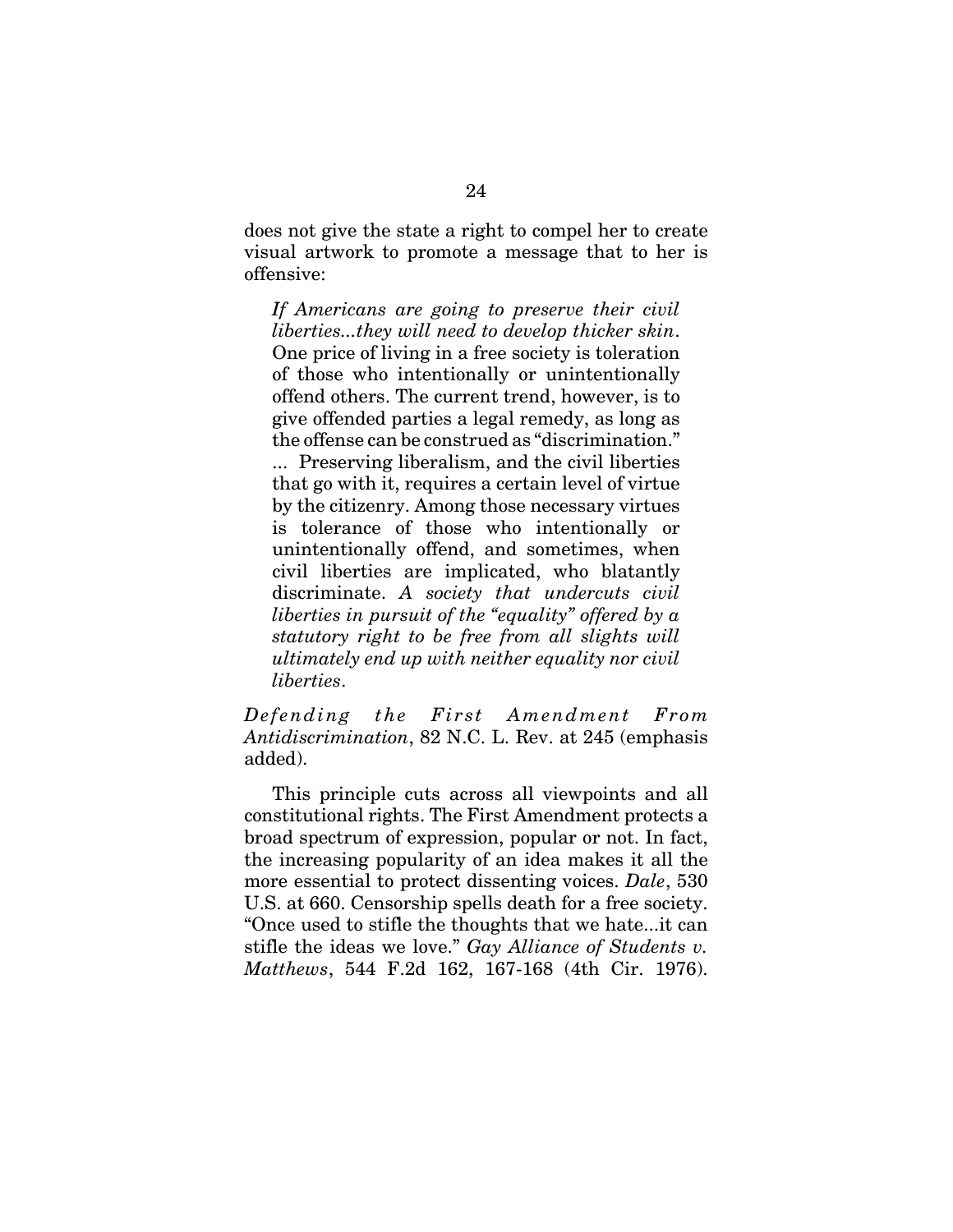Justice Black said it well in a case about the Communist Party, which advocated some of the most dangerous ideas of the twentieth century:

"I do not believe that it can be too often repeated that the freedoms of speech, press, petition and assembly guaranteed by the First Amendment must be accorded to the ideas we hate or sooner or later they will be denied to the ideas we cherish." *Communist Party v. SACB,* 367 U.S. 1, 137 (dissenting opinion) (1961).

*Healy v. James*, 408 U.S. 169, 187-188 (1972). *Healy* is about association rights rather than speech or religion. But upholding the Washington ruling will not ultimately advance the cause of any group seeking enhanced constitutional protection. On the contrary, the liberty of all Americans will suffer irreparable harm if the government is empowered to coerce creative services that communicate its preferred message. Non-discrimination principles should never be applied in a discriminatory, unequal manner that squelches the First Amendment rights of others.

#### **CONCLUSION**

This Court should grant the Petition and reverse the Washington Supreme Court.